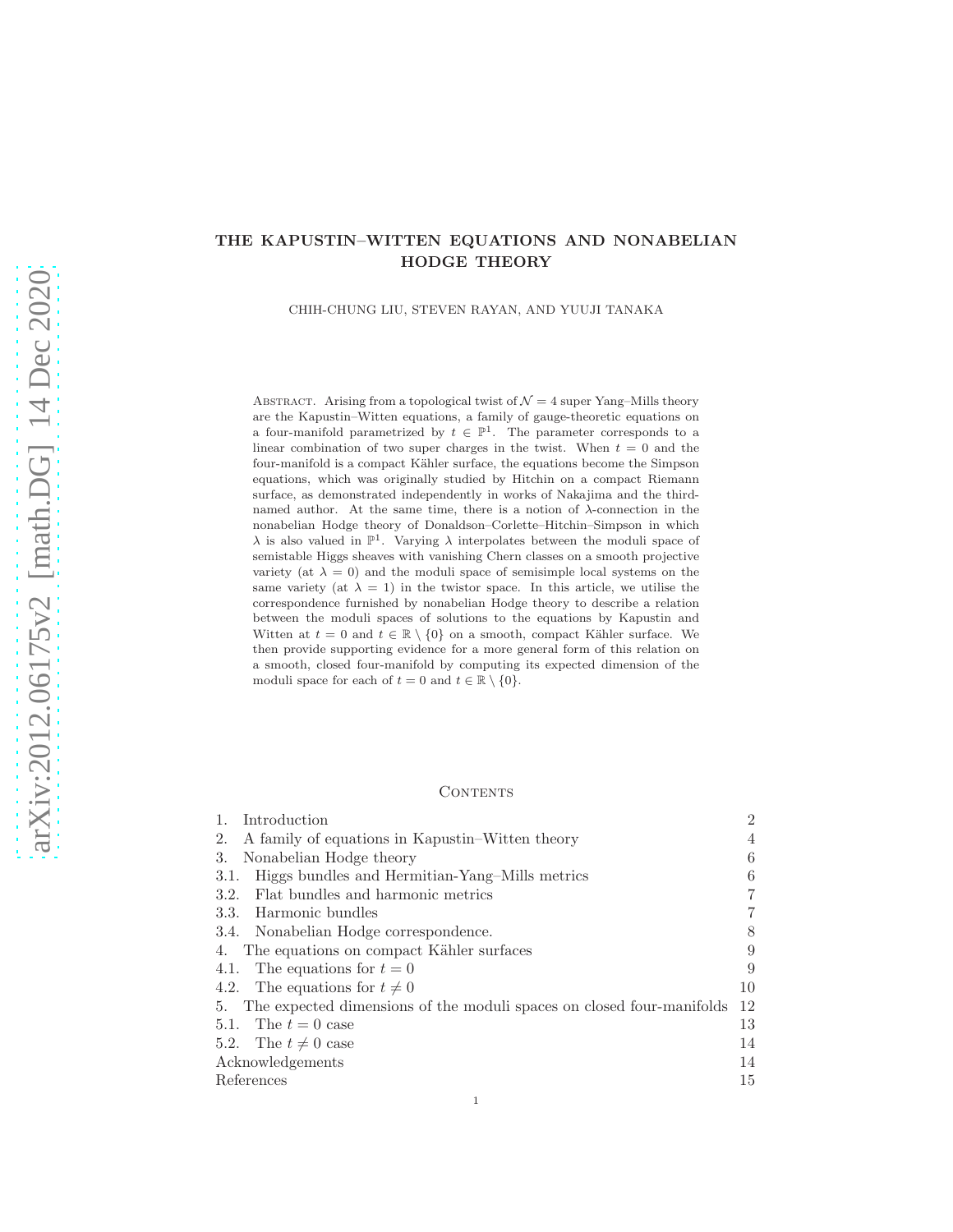#### 1. INTRODUCTION

In this article, we consider a family of equations introduced by Kapustin and Witten [31] on a closed four-manifold with the aim of describing their relationship to a higher-dimensional instance of the nonabelian Hodge correspondence [43, 45]. To set the stage, we let  $G$  be a compact Lie group and  $X$  a closed, oriented, smooth four-manifold, with  $P \to X$  a principal G-bundle over X. We fix a Riemannian metric on X. Furthermore, let A be a connection on  $P$ , and let  $\mathfrak a$  be a smooth section of the bundle  $\text{ad}(P) \otimes \Lambda_X^1$ , where  $\Lambda_X^1 := T^*X$ . We say that such data  $(A, \mathfrak{a})$ is solution to the  $(G-)Kapustin-Witten\ equations\ on\ X\ for\ t\in\mathbb{P}^1$  if they satisfy

(1.1) 
$$
(F_A - [\mathfrak{a} \wedge \mathfrak{a}] + td_A \mathfrak{a})^+ = 0,
$$

(1.2) 
$$
(F_A - [\mathfrak{a} \wedge \mathfrak{a}] - t^{-1} d_A \mathfrak{a})^{-} = 0,
$$

$$
d_A^*\mathfrak{a} = 0,
$$

where  $\pm$  in the first two conditions are the projections to the self-dual and anti-selfdual parts of  $ad(P)$ -valued two-forms respectively,  $F_A$  is the usual curvature of A, and  $d_A^*$  is the formal adjoint of the covariant derivative  $d_A$ . Here, t is a parameter that indexes the family of equations  $(1.1)$ – $(1.3)$ . Since the equations  $(1.1)$ – $(1.3)$ form an overdetermined system for  $t \notin \mathbb{R} \cup \{\infty\}$  and the equations for  $t = \infty$  are the orientation-reversed equations for  $t = 0$ , we restrict ourselves to the case  $t \in \mathbb{R}$ in this article.

Taubes [51] examined the asymptotic behaviour of the system of the equations  $(1.1)$ – $(1.3)$  for  $t = 0$  as a means of compactifying the moduli space of solutions. One may ask about the algebro-geometric counterpart of this construction, as it may yield a different but definitely useful approach to the problem as in Donaldson's theory or other gauge-theoretic moduli problems in even dimensions. To facilitate this question, it is appropriate to let  $X$  be a compact Kähler surface. In this case, the  $t = 0$  equations reduce to the Simpson equations (cf. [38], [49]), which are a generalisation of the Hitchin equations [24]. Thus, the moduli space for  $t = 0$  is, algebro-geometrically, that of semistable (or polystable) Higgs sheaves by a result of Simpson [42].

The moduli space of semistable Higgs sheaves is one of the main objects in nonabelian Hodge theory. The other one is the moduli of semisimple local systems, that is, the space of representations of the fundamental group  $\pi_1(X)$  via the Riemann–Hilbert correspondence (see e.g. [21]). The classical nonabelian Hodge theorem [43, 45–47] states that the moduli space of semistable Higgs sheaves with vanishing Chern classes and that of semisimple local systems are real-analytically isomorphic.

Furthermore, this can be realised by means of  $\lambda$ -connections, which are connections parametrized by  $\mathbb{P}^1$  that interpolate between these two moduli spaces at  $\lambda = 0$ and  $\lambda = 1$ , respectively, via the twistor space (see [43, 46–48]). The interpolation can be identified with hyperkähler rotation, as the distinct complex structures that endow the underlying smooth manifold with the structure of the moduli space of semistable Higgs sheaves with vanishing Chern classes and that of semisimple local systems, respectively, are two complex structures in a hyperkähler triple. These structures are two points on a copy of  $S^2$ , which can be identified with the twistor line coordinatized by  $\lambda$  (cf. [21, 43] for more on this point of view).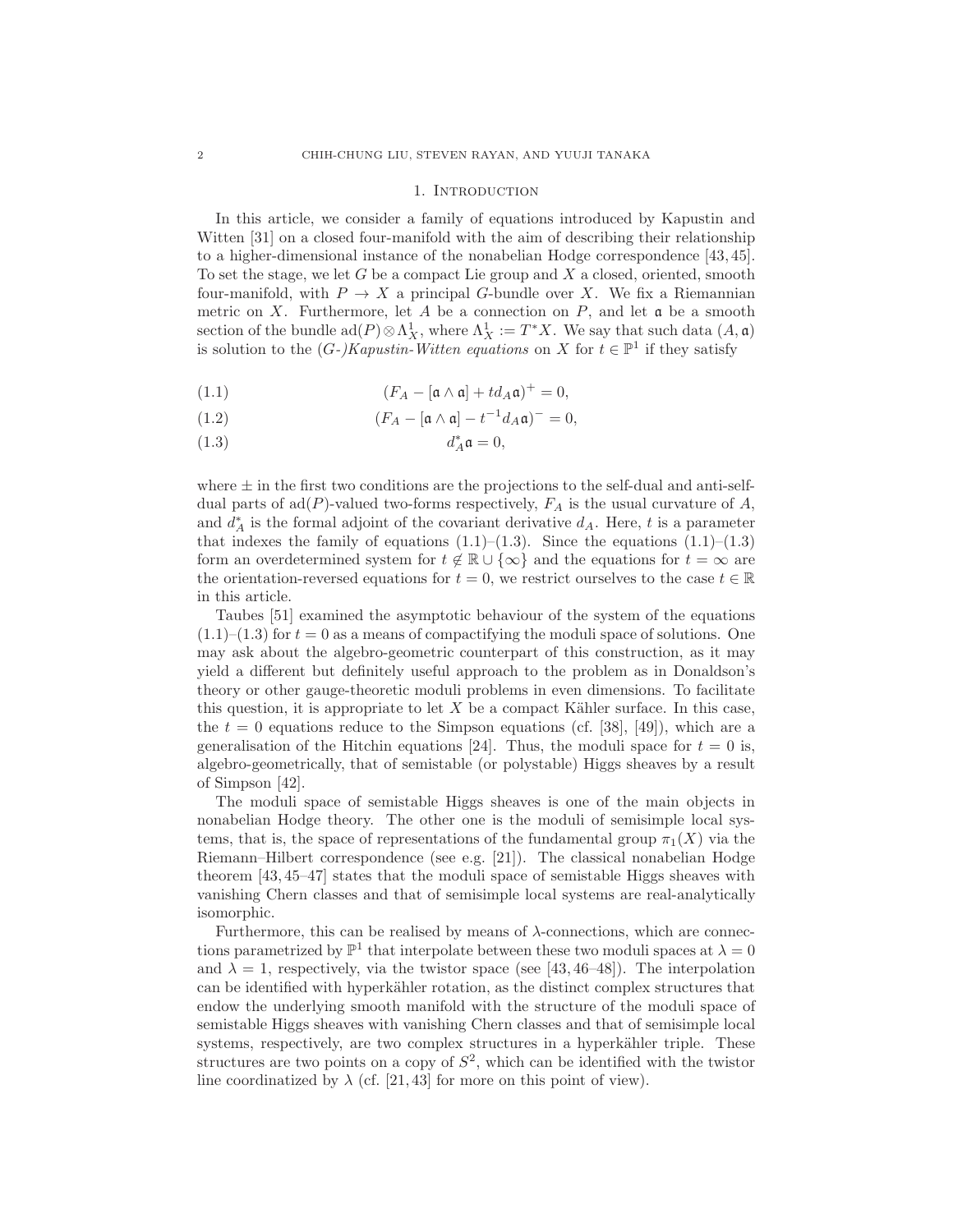One may observe perhaps the situation in the Kapustin–Witten theory is similar to that of this nonabelian Hodge theory, especially on a compact Kähler surface, where the semistable Higgs moduli space is located at the origin of the parameter space  $\mathbb{P}^1$  as mentioned above. Then one may wonder what the shape of the Kapustin–Witten equations on a compact Kähler surface for  $t \neq 0$  would be and whether it could be related to nonabelian Hodge theory. In this article, we give answers to the questions. To describe them, let  $X$  be a smooth, compact Kähler surface, and let  $E$  be a Hermitian vector bundle on  $X$  with Hermitian metric k. We denote by  $\mathcal{A}_{(E,k)}$  the space of k-unitary connections on E and by  $\text{End}(E)_0 = \text{End}(E, k)_0$  the bundle of trace-free skew-Hermitian endomorphisms of E on X. We decompose  $T^*X \otimes \mathbb{C}$  into  $\Lambda_X^{1,0} \oplus \Lambda_X^{0,1}$  by the complex structure of X. In Section 4 of this article, we prove the following:

**Proposition 1.1** (Proposition 4.3). Let X and E be as above. Suppose  $c_1(E)$  =  $c_2(E) = 0$ . Then, the Kapustin–Witten equations for  $t \in \mathbb{R} \setminus \{0\}$  reduces to the *following equations on* X *for*  $(A, \phi) \in \mathcal{A}_{(E,k)} \times \Gamma(\text{End}(E)_0 \otimes \Lambda_X^{1,0})$ .

(1.4) 
$$
F_A^{0,2} = 0, \, \bar{\partial}_A \phi = 0, \, \phi \wedge \phi = 0,
$$

(1.5) 
$$
F_A^{1,1} + [\phi \wedge \phi^*] = 0, \ \partial_A \phi = 0.
$$

Note that these are independent of t as originally observed by Gagliardo and Uhlenbeck for closed four-manifolds [19].

Surprisingly, the system (1.4), (1.5) is equivalent to the one defining *pluriharmonic metrics* on a Higgs bundle on X in nonabelian Hodge theory — our Section 3 includes a brief account on pluri-harmonic metrics in the context of nonabelian Hodge theory. Consequently, the moduli space of solutions to (1.4), (1.5) can be naturally identified with that of semisimple local systems. Moreover, via nonabelian Hodge theory, we obtain the following:

Theorem 1.2 (Theorem 4.5). *Let* X *be a smooth, compact K¨ahler surface* X*, and let* E *be a Hermitian vector bundle on* X *with*  $c_1(E) = c_2(E) = 0$ *. Then the moduli space of solutions to the*  $t = 0$  *Kapustin–Witten equations* (4.1), (4.2) *on* E *over* X *is real-analytically isomorphic (away from any singular loci) to the moduli space of solutions to the*  $t \neq 0$  *Kapustin–Witten equations* (4.3)*,* (4.4) *on E over X*.

We expect that there would be a similar correspondence between the moduli spaces on a compact smooth four-manifold as well (in the absence of the Kähler geometry). However, there are a number of technical issues that must be overcome in the more general case, such as issues of compactness and transversality of the moduli spaces. That said, we do prove:

Theorem 1.3 (Corollary 5.3). *Consider a principal* G*-bundle* P *over a closed, oriented, smooth four-manifold* X*, where* G *is* SU(2) *or* SO(3)*. Then the expected dimensions of moduli spaces of solutions to the Kapustin–Witten equations for*  $t = 0$ and  $t \neq 0$  *over* X *coincide under the flatness condition.* 

This result can be taken as evidence in support of a more general correspondence, and it is then definitely interesting to study deformation spaces of solutions to the Kapustin–Witten equations for both  $t = 0$  and  $t \neq 0$  on a closed four-manifold; and to compare the moduli spaces of them to obtain a certain form of correspondence indicated by nonabelian Hodge theory. A promising language for this is available in the derived geometry of Joyce [28], [29], given that the objects are topological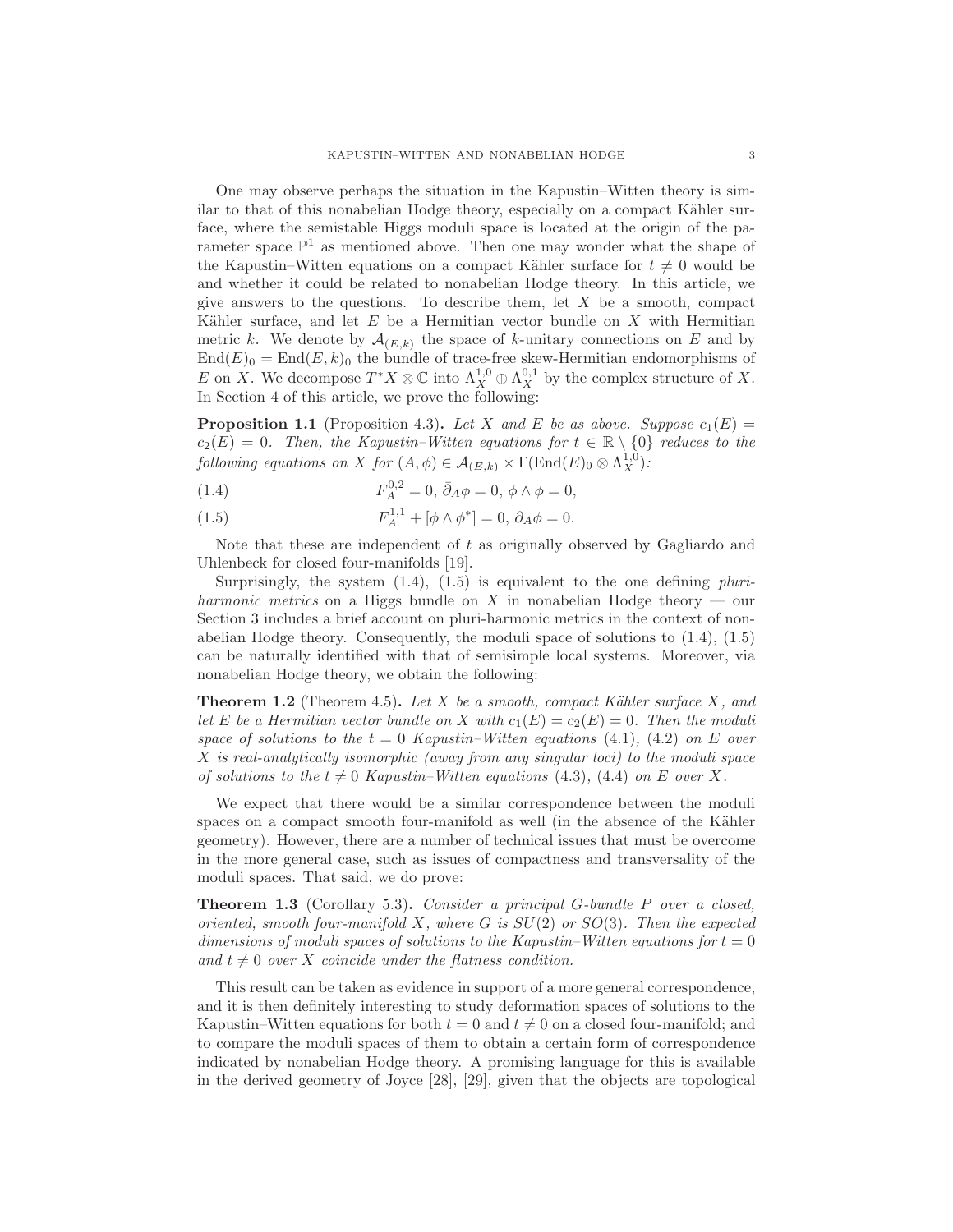in nature and so the standard metric perturbation method in gauge theory would not work nicely for them. Note that Pantev–Toën–Vaquié–Vezzosi [39] gives a (−2)-shifted symplectic structure to the moduli stack of perfect complexes of local systems on a compact, oriented, topological four-manifold  $X$ , which lives in the  $t \neq 0$  side of the Kapustin–Witten theory. The orientation problem for the moduli space of solutions to the Kapustin–Witten equations for  $t = 0$  was solved in [30, Theorem 4.9], and it is just straightforward to see that the same statement holds for the  $t \neq 0$  case.

Lastly, one can study the G-Kapustin–Witten equations for the case of reductive, non-compact groups  $G_{\mathbb{C}}$  such as  $G_{\mathbb{C}} = GL(r, \mathbb{C}), SL(r, \mathbb{C})$ , and  $PGL(r, \mathbb{C})$ . Given what is observed for Hitchin systems on curves  $[11, 23, 31]$ , it is compelling to ask whether moduli spaces of Kapustin–Witten solutions admit a fibration, in the sense of the Hitchin fibration [25] (cf. [9] for higher dimensions), that respects Langlands duality. In particular, one might compare the moduli spaces for  $G_{\mathbb{C}} = SL(r, \mathbb{C})$ moduli space and  $^L G_{\mathbb C} = PGL(r, {\mathbb C})$  and ask whether they are "dual" with respect to this fibration. Related to this hypothesis is the more general question of whether the moduli spaces Calabi–Yau in some appropriate sense (or even hyperkähler), in which case the duality may have a physical interpretation (although we do not speculate on this). To answer these questions, one must first define the appropriate fibration on the total spaces carefully. We leave this for future work.

To summarize, the structure of this article is as follows:

- Section 2 describes basic properties of solutions to the Kapustin–Witten equations on closed four-manifolds.
- Section 3 is a brief overview of classical nonabelian Hodge theory with a view to the application we have in mind.
- We study the Kapustin–Witten equations on a compact Kähler surface and describe their relationship to the nonabelian Hodge theory in Section 4.
- In Section 5, we compute the expected dimensions of the moduli spaces of solutions to both the  $t = 0$  and  $t \neq 0$  Kapustin–Witten equations on a general smooth, closed four-manifold.

### 2. A family of equations in Kapustin–Witten theory

Let X be a closed, oriented, smooth four-manifold, and let  $P \to X$  be a principal G-bundle over  $X$ , where  $G$  is a compact Lie group. Fix a Riemannian metric on  $X$ . It induces the Hodge star operator  $*: \Lambda^p T^* X \to \Lambda^{4-p} T^* X$  for  $p = 0, \ldots, 4$ . Since  $\lambda^2 = 1$  on  $\Lambda_X^2 := \Lambda^2 T^* X$ ,  $\Lambda_X^2$  decomposes into *self-dual* part  $\Lambda_X^+$  and *anti-self-dual* part  $\Lambda_X^-$ , corresponding to the eigenvalues  $\pm 1$  respectively. Accordingly, we have the decomposition  $\text{ad}(P) \otimes \Lambda_X^2 = \text{ad}(P) \otimes \Lambda_X^+ \oplus \text{ad}(P) \otimes \Lambda_X^-$ .

From a topological twist of  $\mathcal{N} = 4$  super Yang–Mills theory, Kapustin and Witten [31] introduced the following family of equations parametrized by  $t \in \mathbb{P}^1$  for a pair  $(A, \mathfrak{a})$  consisting of a connection A on P and a section  $\mathfrak{a}$  of the bundle  $\text{ad}(P) \otimes \Lambda_X^1$ :

(2.1) 
$$
(F_A - [\mathfrak{a} \wedge \mathfrak{a}] + td_A \mathfrak{a})^+ = 0,
$$

(2.2) 
$$
(F_A - [\mathfrak{a} \wedge \mathfrak{a}] - t^{-1} d_A \mathfrak{a})^{-} = 0,
$$

(2.3)  $d_A^* \mathfrak{a} = 0,$ 

where the superscripts  $\pm$  denote the respective projections to the self-dual part  $\Gamma(\text{ad}(P)\otimes\Lambda_X^+)$  and the anti-self-dual one  $\Gamma(\text{ad}(P)\otimes\Lambda_X^-)$  respectively, and  $d_A^*$  is the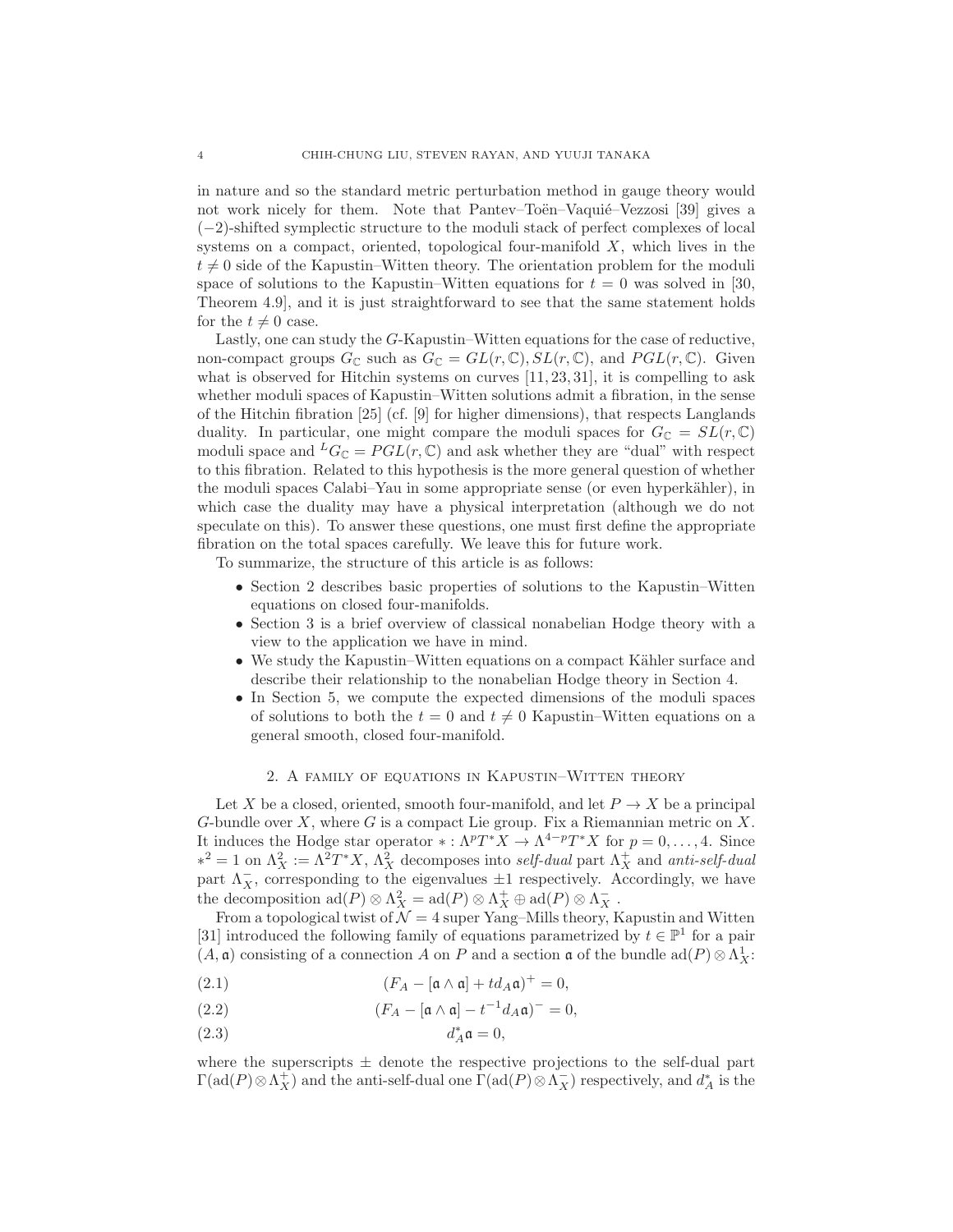formal adjoint of the covariant derivative  $d_A$  with respect to the  $L^2$ -inner product. As mentioned in Introduction, we restrict ourselves to the case  $t \in \mathbb{R}$  since the equations are overdetermined for  $t \notin \mathbb{R} \cup \{\infty\}$  and the equations for  $t = \infty$  is the orientation-reversed one for  $t = 0$ . For the case  $t \in \mathbb{R}$ , the equations  $(2.1)$ – $(2.3)$ with a gauge fixing equation form an elliptic system.

Remark 2.1. The physical parameter on which the Kapustin–Witten theory depends is a combination of this twisting parameter  $t$  and the coupling parameter coming from the coupling constant and the theta-angle in the theory. See §3.5 of [31] for more details.

Kapustin and Witten [31] discovered an astonishing relationship between the geometric Langlands programme on a curve and the S-duality conjecture for  $\mathcal{N} = 4$ super Yang–Mills theory in dimension four via the topologically-twisted theory compactifed on the curve, which was further generalised to the ramified case by Gukov–Witten [22]. It is worth noting that this relationship interacts with the hyperkähler structure on the moduli space of semistable Higgs bundles over the curve. This interaction picks out distinguished triple branes (branes that are either symplectic or complex with regards to each complex structure) in the moduli space that are transformed under mirror symmetry, which itself is a form of global Langlands duality (see also Hausel–Thaddeus [23] and Donagi–Pantev [11]). The classification of triple branes in semistable Higgs bundle moduli spaces is explored in  $[2, 3, 5, 17]$  for instance, and has been furthermore linked to Nakajima quiver varieties in [18, 40].

In this article, however, the underlying four-manifold is not necessarily the product of two Riemann surfaces, and we describe nonabelian-Hodge-theoretic aspect of the theory on complex surfaces, rather than on curves, and discuss a further possible realisation of it on closed four-manifolds.

For  $t = 0$  the equations  $(2.1)$ – $(2.3)$  become

(2.4) 
$$
F_A^+ - [\mathfrak{a} \wedge \mathfrak{a}]^+ = 0, (d_A \mathfrak{a})^- = 0, d_A^* \mathfrak{a} = 0.
$$

Solutions to the above equations (2.4), especially their asymptotic behaviours, were intensively studied by Taubes [51].

For a principal G-bundle P over X, we define the integer  $k(G)$  by  $c_2(P \otimes \mathbb{C})[X]$ if G is  $SU(2)$  and by  $-\frac{1}{4}p_1(P)[X]$  if G is  $SO(3)$ .

Gagliardo and Uhlenbeck [19, Corollary 3.3] show that the equations  $(2.1)$ – $(2.3)$ have a solution if and only if  $k(G) = 0$ , and they are independent of t for  $t \in \mathbb{R} \setminus \{0\}$ . Namely, they prove:

Theorem 2.2 (Gagliardo–Uhlenbeck). *Assume that the structure group* G *is* SU(2) *or*  $SO(3)$ *. Then the equations*  $(2.1)$ *–* $(2.3)$  *have a solution if and only if*  $k(G) = 0$ *. Furthermore, a pair*  $(A, \mathfrak{a})$  *satisfies the equations*  $(2.1)$ *–* $(2.3)$  *with*  $t \in \mathbb{R} \setminus \{0\}$  *if and only if it satisfies the following equations:*

(2.5) 
$$
F_A - [\mathfrak{a} \wedge \mathfrak{a}] = 0, d_A \mathfrak{a} = d_A^* \mathfrak{a} = 0.
$$

Similar equations to (2.5) on smooth three-manifolds were studied by Taubes [50] in the process of analytically describing the *Morgan–Shalen compactification* of  $SL(2,\mathbb{C})$ -character varieties of three-manifolds.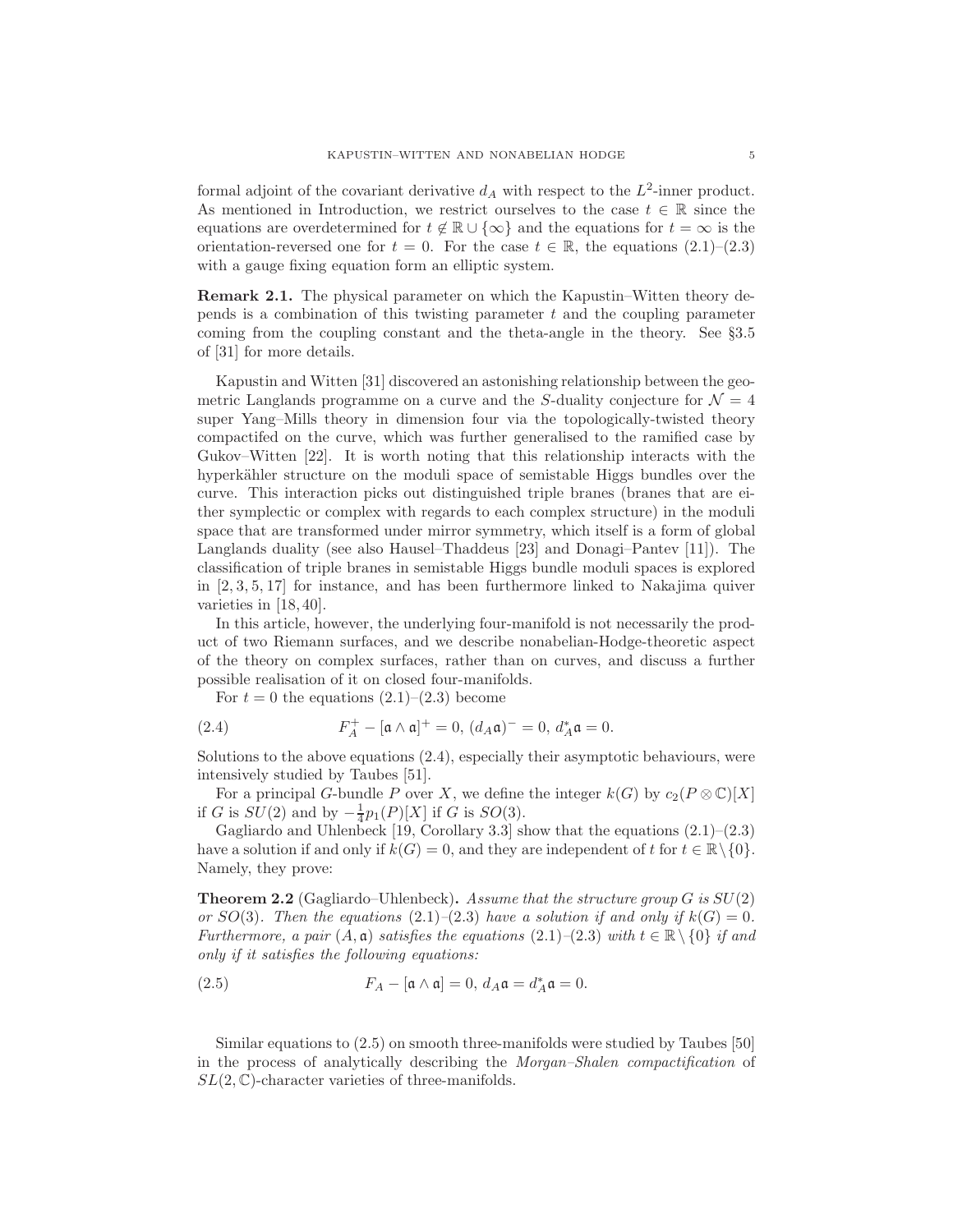The clever trick used by Gagliardo and Uhlenbeck to prove the above theorem is to consider the curvature  $F_{A+i\mathfrak{a}}$  of the "complexified" connection  $A+i\mathfrak{a}$  out of a pair  $(A, \mathfrak{a})$  which satisfies the Kapustin–Witten equations  $(2.1)$ – $(2.3)$  with  $t \in \mathbb{R} \setminus \{0\}$ and the use of their fascinating energy identity for it (see [19, §3] for more details).

**Remark 2.3.** The above t-independency is not true when  $X$  is not compact (see e.g. Gaiotto–Witten [20] which develops the programme by Witten [53] aiming at "categorifying" the knot invariants by using the system of the equations  $(2.1)$ – $(2.3)$ on a four-manifold with boundary).

## 3. Nonabelian Hodge theory

For general references on classical nonabelian Hodge theory, we refer the reader to [21,26,36,43,45,48]. In order to employ the necessary elements of the correspondence, we will need to introduce some algebro-geometric language. Also, we will take a more general point of view in which  $X$  is not necessarily of real dimension four, at least initially. As such, we let  $X$  be a smooth, compact Kähler manifold of complex dimension n with Kähler form  $\omega$ . Let its holomorphic cotangent bundle be denoted by  $\Omega^1_X$  and let E be a smooth complex vector bundle on X. We are interested in two types of structures on E: *Higgs structures* and *flat structures*. The former structure is that of a Higgs bundle while the latter is that of a flat connection. The former necessitates that  $E$  is Hermitian while the latter is not necessarily unitary with respect to any Hermitian metric.

3.1. Higgs bundles and Hermitian-Yang–Mills metrics. Suppose now that  $\overline{\partial}_E$  is a holomorphic structure on E. Then, a  $\mathcal{O}_X$ -linear,  $\overline{\partial}_E$ -holomorphic map  $\theta: E \to E\otimes \Omega^1_X$  is called a *Higgs field* for  $(E, \bar{\partial}_E)$ . When the integrability condition  $\theta \wedge \theta = 0$  is satisfied, we say that the triple  $(E, \bar{\partial}_E, \theta)$  is a *Higgs bundle* on X.

We define a notion of *degree* for E by  $deg(E) := \int_X c_1(E) \cdot \omega^{n-1}$ . Following from this, the *slope* of E is

$$
\mu(E) := \deg(E)/\text{rank}(E).
$$

We will use  $\mathcal E$  to refer to the locally-free sheaf of holomorphic sections of  $(E, \bar{\partial}_E)$ . We define the rank, degree, and slope of the Higgs bundle  $(E, \bar{\partial}_E, \theta)$  to be those of the underlying vector bundle E (or sheaf  $\mathcal{E}$ ), respectively. With these ideas in place, we can define *stability*:

**Definition 3.1.** We say  $(E, \bar{\partial}_E, \theta)$  is *semistable* if, for each nonzero coherent subsheaf  $\mathcal{F} \subsetneq \mathcal{E}$  with the property  $\theta(\mathcal{F}) \subseteq \mathcal{F} \otimes \Omega^1_X$  (i.e. with that property that it is  $\theta$ -invariant), then we have

$$
\mu(\mathcal{F}) \leq \mu(\mathcal{E}).
$$

We call  $(E, \bar{\partial}_E, \theta)$  *stable* if we replace  $\leq$  with  $\lt$  in the preceding sentence.

**Definition 3.2.** We call  $(E, \bar{\partial}_E, \theta)$  *polystable* if it is a direct sum of stable Higgs bundles of the same slope.

Remark 3.3. One needs to consider Gieseker-semistable Higgs sheaves in order to set up the moduli problem properly on a surface or a higher-dimensional variety. However, we do not do so, since our focus here is on the correspondence between analytic objects and algebro-geometric ones. We restrict attention in this article to bundles (locally-free sheaves) rather than more general coherent sheaves because (a) the Kapustin–Witten equations are naturally written on a smooth bundle and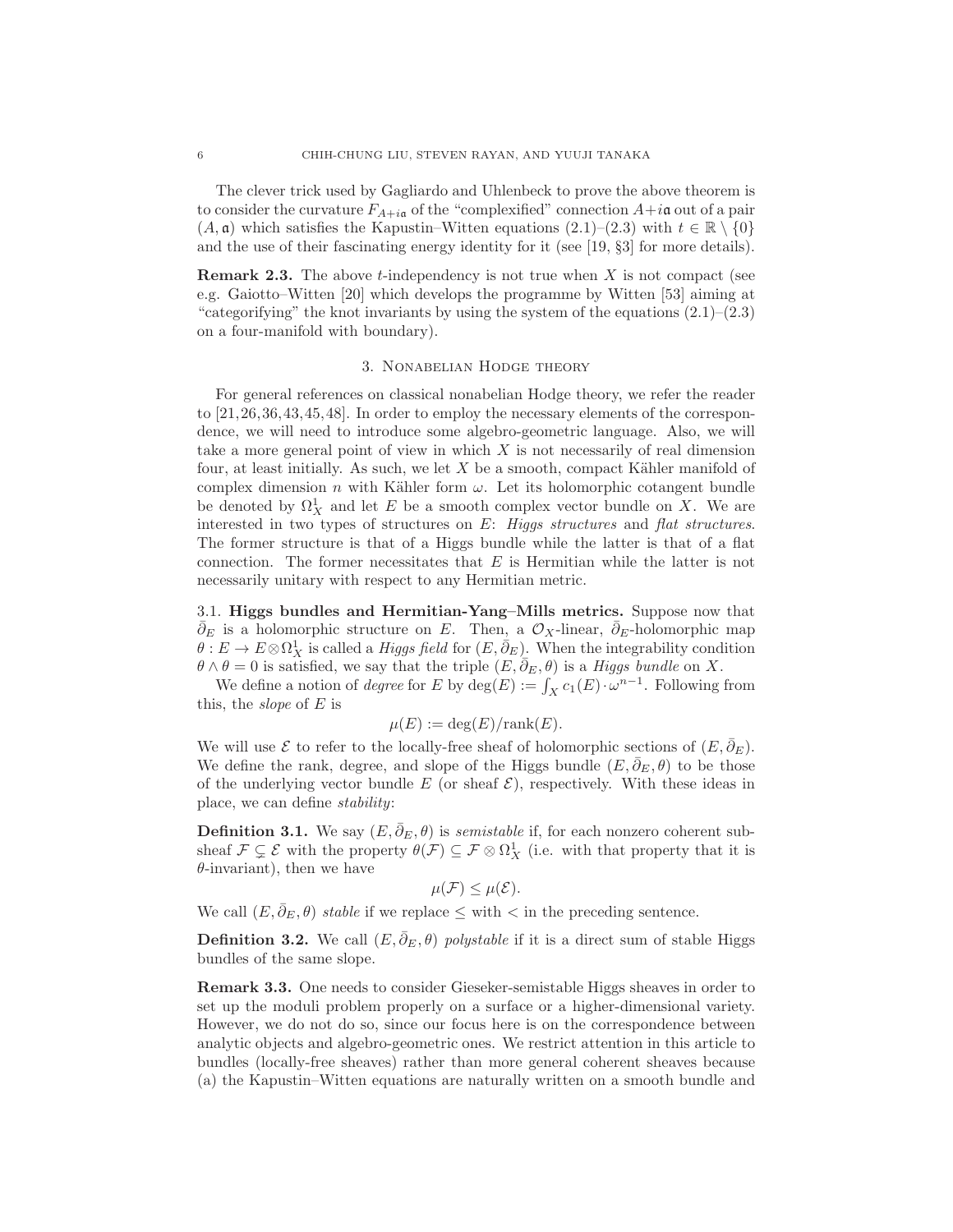(b) the ensuing discussion of the existence of special metrics is most natural within the setting of bundles.

Now, given a Higgs bundle  $(E, \bar{\partial}_E, \theta)$  on X, consider a Hermitian metric h on E. The combination of this data induces a (1,0)-connection  $\partial_{E,h}$  so that  $D^1_{\overline{\partial}_E,h}$  :=  $\bar{\partial}_E + \partial_{E,h}$  is a unique h-unitary connection on E compatible with  $\bar{\partial}_E$ , which is called the *Chern connection* associated to  $(\bar{\partial}_E, h)$ . Denote by  $\theta^{*,h}$  the adjoint of the Higgs field with respect to the Hermitian metric  $h$  on  $E$ .

**Definition 3.4.** A Hermitian metric h on a Higgs bundle  $(E, \partial_E, \theta)$  is said to be a *Hermitian-Yang–Mills* one if  $\Lambda(F_h + [\theta, \theta^{*,h}]) = c \mathrm{Id}_E$ , where  $\Lambda$  is the  $L^2$ -adjoint of  $\wedge \omega$ ,  $F_h$  is the curvature of  $D^1_{\overline{\partial}_E,h}$  and a constant c is given by  $-\frac{2\pi i}{r(n-1)!\int_X \omega^n} \cdot \deg(E)$ .

Simpson [42] proves the following by using the heat equation method of Uhlenbeck– Yau in the stable bundle case [52].

Theorem 3.5 (Simpson). *A Higgs bundle admits a Hermitian-Yang–Mills metric if and only if it is polystable.*

3.2. Flat bundles and harmonic metrics. The other primary object in nonabelian Hodge theory is a *flat bundle* on X, namely, a pair  $(E, \nabla)$  consisting of the smooth complex vector bundle E and a flat  $GL(r, \mathbb{C})$ -connection  $\nabla$  on E, where r is the rank of E. This is equivalent to considering a representation of the fundamental group of X in  $GL(r, \mathbb{C})$  via the Riemann–Hilbert correspondence. We say  $(E, \nabla)$ is *irreducible* if E has no non-trivial ∇-invariant subbundle.

**Definition 3.6.** We call  $(E, \nabla)$  *semisimple* if it is a direct sum of irreducible flat bundles.

Fix  $x \in X$ . Then a flat bundle  $(E, \nabla)$  gives a monodromy representation  $\rho$ :  $\pi_1(X, x) \to \mathrm{GL} (E|_x, \mathbb{C})$ . Denote by  $\pi : \tilde{X} \to X$  the universal cover of X. We fix a point  $\tilde{x} \in \tilde{X}$  with  $\pi(\tilde{x}) = x$ . We consider a Hermitian metric on E and denote it by h. Then it gives a  $\rho$ -equivariant map  $u_h : \tilde{X} \to GL(n, \mathbb{C})/U(n)$ .

Definition 3.7. A Hermitian metric h on E is said to be a *harmonic metric* if the induced  $\rho$ -equivariant map  $u_h : \tilde{X} \to GL(n,\mathbb{C})/U(n)$  is a harmonic one.

The following is attributed to Corlette [10], Donaldson [12], Jost–Yau [27] and Labourie [33], it is proved by the heat equation method pioneered by Eells–Sampson [15].

**Theorem 3.8.** *A flat bundle*  $(E, \nabla)$  *admits a harmonic metric if and only if it is semisimple.*

3.3. Harmonic bundles. Let  $(E, \bar{\partial}_E, \theta)$  be a Higgs bundle on X. Consider a Hermitian metric h on E. This induces a  $(1,0)$ -connection  $\partial_{E,h}$  so that  $D^1_{\overline{\partial}_E,h} :=$  $\bar{\partial}_E + \partial_{E,h}$  is a unique h-unitary connection on E compatible with  $\bar{\partial}_E$ . This also defines  $\theta^{*,h} \in \Omega^{0,1}(\text{End}(E))$  as above. Set  $\mathbb{D}^1_h := D^1_{\bar{\partial}_E,h} + \theta + \theta^{*,h}$ , this is a connection on E.

**Definition 3.9.** Let  $(E, \bar{\partial}_E, \theta)$  be a Higgs bundle. A Hermitian metric h on E is said to be a *pluri-harmonic metric* on  $(E, \bar{\partial}_E, \theta)$ , if  $\mathbb{D}_h^1$  is flat, i.e.  $\mathbb{D}_h^1 \circ \mathbb{D}_h^1 = 0$ . We call such a quadruplet  $(E, \bar{\partial}_E, \theta, h)$  a *harmonic bundle*.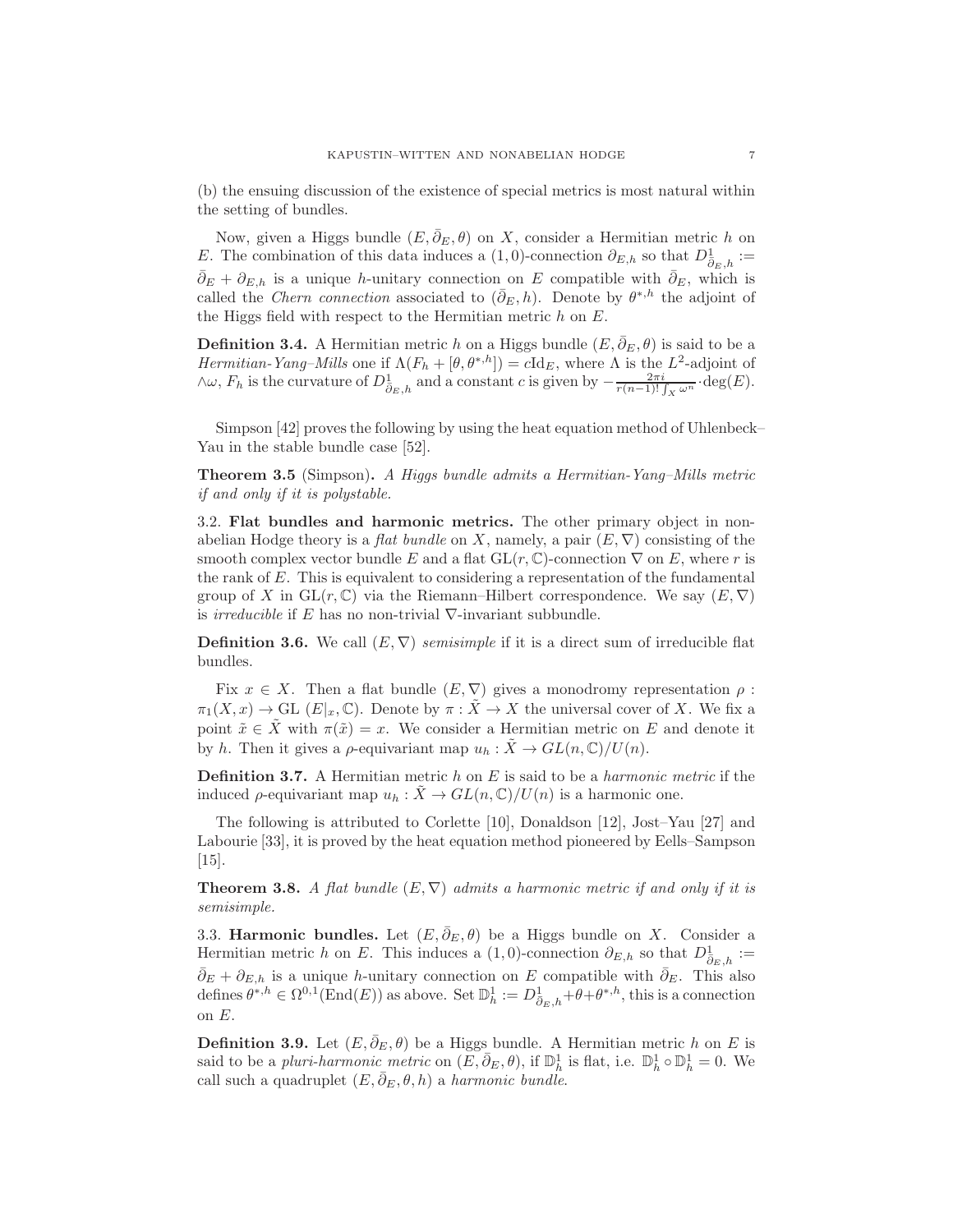On the other hand, the notion of pluri-harmonic metrics and harmonic bundles are defined from a flat bundle. Let  $(E, \nabla)$  be a vector bundle E on X with flat connection  $\nabla$ . Suppose we are given a Hermitian metric h on E. Then  $\nabla$  uniquely decomposes into  $D_h^0 + \Theta_h$ , where  $D_h^0$  is a h-unitary connection and  $\Theta_h$  is the selfadjoint part. Decompose this  $D_h^0$  into the (1,0) and (0,1) parts as  $D_h^0 = \partial_h + \bar{\partial}_h$ . Define  $\theta_h$  and  $\theta_h^*$  as the (1,0) and (0,1) parts of  $\Theta_h$ .

Definition 3.10. We call a Hermitian metric h on E a *pluri-harmonic metric* on  $(E, \nabla)$ , if  $\mathbb{D}_{h}^{0} := \bar{\partial}_{h} + \theta_{h}$  satisfies  $\mathbb{D}_{h}^{0} \circ \mathbb{D}_{h}^{0} = 0$ , namely,  $(E, \bar{\partial}_{E}, \theta_{h})$  is a Higgs bundle. We also say  $(E, \nabla, h)$  a *harmonic bundle*.

The object  $\mathbb{D}_h^1$  introduced in the above is a connection (not necessarily flat) constructed from a Higgs bundle, while the object  $\mathbb{D}_{h}^{0}$  is a Higgs bundle structure (not necessarily integrable) constructed from a flat connection. The question is whether we can recover one type of structure from the other and when these structures are flat (respectively, integrable). The answers are in fact related. When we start with a Higgs bundle  $(E, \bar{\partial}_E, \theta)$  for which  $\theta \wedge \theta = 0$ , and if there exists a Hermitian metric h such that  $\mathbb{D}_h^1 \circ \mathbb{D}_h^1 = 0$ , then constructing  $\mathbb{D}_h^0$  from  $\mathbb{D}_h^1$  recovers the Higgs bundle  $(E, \bar{\partial}_E, \theta)$  and  $\mathbb{D}_h^1 \circ \mathbb{D}_h^1 = 0$ . Conversely, when we start with a flat connection  $(E, \nabla)$ for which  $\nabla^2 = 0$ , and if there exists a Hermitian metric h such that  $\mathbb{D}_h^0 \circ \mathbb{D}_h^0 = 0$ , then constructing  $\mathbb{D}_{h}^{1}$  from  $\mathbb{D}_{h}^{0}$  recovers  $(E, \nabla)$  and  $\mathbb{D}_{h}^{0} \circ \mathbb{D}_{h}^{0} = 0$ . Thus we are searching for the existence of a Hermitian metric  $h$  that intertwines Higgs and flat structures in this way.

3.4. Nonabelian Hodge correspondence. We briefly recall the notion of  $\lambda$ connection introduced by Deligne and Simpson. It interpolates the polystable Higgs bundles with vanishing Chern classes and semisimple flat ones via the twistor space intrinsically attached to them (see e.g. [43, 48] for more details).

**Definition 3.11.** Let  $\lambda \in \mathbb{C}$ . A complex linear operator  $\mathbb{D}^{\lambda}: E \to E \otimes \Omega_X^1$  is said to be a  $\lambda$ -*connection* if it satisfies

$$
\mathbb{D}^{\lambda}(f \cdot s) = f \mathbb{D}^{\lambda}(s) + \lambda s \otimes df,
$$

where f is a function of X and s is a section of E. This extends to  $\mathbb{D}^{\lambda}: E \otimes \Omega_X^p \to$  $E \otimes \Omega_X^{p+1}$ . It is said to be *flat* if  $\mathbb{D}^{\lambda} \circ \mathbb{D}^{\lambda} = 0$ . We call a pair  $(E, \mathbb{D}^{\lambda})$  with flat λ-connection  $\mathbb{D}^{\lambda}$  a *λ*-*flat bundle*. We say it is *semisimple* if it is a direct sum of irreducible λ-flat bundles.

Remark 3.12. Note that the data in Definition 3.11, while a priori a smooth λ-connection, will in fact be equivalent to a *holomorphic* λ-connection in our development due to the assumption of compatibility with a Hermitian metric on E.

For  $\lambda = 1$  this object is a connection in usual sense; for  $\lambda = 0$ , it becomes a Higgs field. Considered as a family over C, this construction smoothly transforms a Higgs bundle with vanishing Chern classes into a flat bundle. More precisely, consider a Hermitian metric h on E with flat  $\lambda$ -connection  $\mathbb{D}^{\lambda}$  as above. Then the λ-connection uniquely decomposes into  $\lambda \partial_{E,h} + \theta_h + \overline{\partial}_{E,h} + \lambda \theta_h^{*,h}$ , where  $\theta_h$  is a section of  $\text{End}(E) \otimes \Lambda_X^{1,0}$  and  $\theta_h^{*,h}$  is that of  $\text{End}(E) \otimes \Lambda_X^{0,1}$  (see e.g. [36, §2]). Thus,  $\mathbb{D}^{\lambda}$  with  $\lambda = 1$  is exactly the  $\mathbb{D}_{h}^{1}$  before, and so does the  $\lambda = 0$  case. Moreover, one can naturally form a family of moduli spaces on  $\mathbb{P}^1$ , where the central fibre is the moduli space of polystable Higgs bundles with vanishing Chern classes and the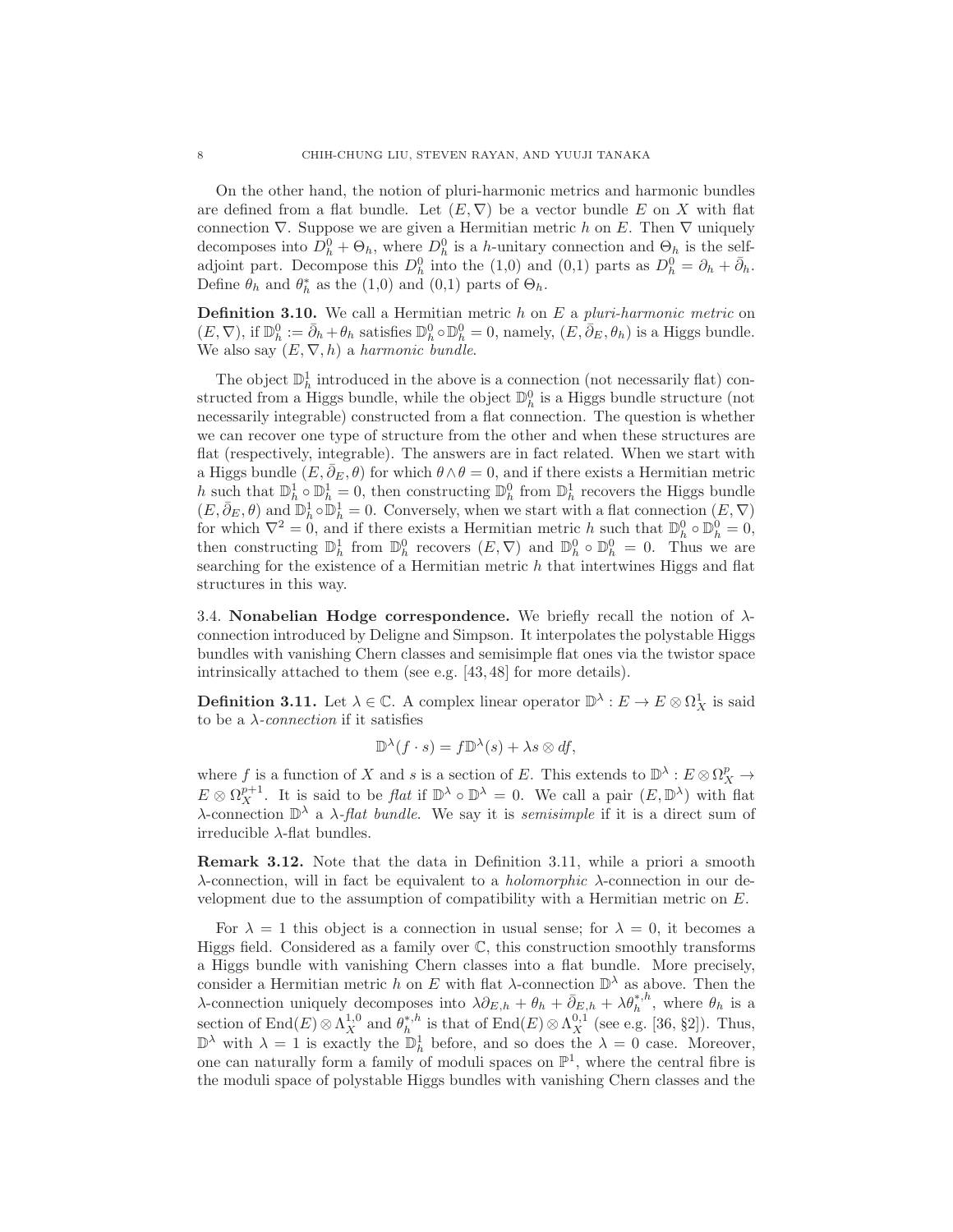other fibres are those of semisimple  $\lambda$ -flat bundles. This is known usually as the *Deligne–Hitchin moduli space*.

We now state the classical nonabelian Hodge correspondence by Simpson [43,45, 48] in the following form:

**Theorem 3.13.** For each  $\lambda \in \mathbb{C}$ , there is a real analytic isomorphism (away from *any singular loci) between the moduli spaces of polystable Higgs bundles with vanishing Chern classes and semisimple* λ*-flat bundles on a smooth, compact K¨ahler manifold.*

The correspondence has been generalised to non-compact cases in a series of works, including those of Simpson [44] for the tame case and of Biquard–Boalch [4] for the wild case, both in complex dimension one. Mochizuki has extended both the tame and wild cases to arbitrary dimension [35–37], while nonabelian Hodge theory has been developed in a number of further directions (e.g. [16] for cuspidal curves in a modular context). We refer to a recent survey [26] and its various references for the state of these developments.

#### 4. THE EQUATIONS ON COMPACT KÄHLER SURFACES

In this section, we describe the equations (2.4) (the Kapustin–Witten equations for  $t = 0$ ) and (2.5) (the Kapustin–Witten equations for  $t \neq 0$ ) on a compact Kähler surface. It turns out that they become familiar equations in nonabelian Hodge theory described in Section 3.

Let X be a compact Kähler surface X with Kähler form  $\omega$ , and let E be a Hermitian vector bundle of rank  $r$  on  $X$  with Hermitian metric  $k$ . We assume  $c_1(E) = 0$  throughout this section. We denote by  $\mathcal{A}_{(E,k)}$  the space of k-unitary connections on E and by  $\text{End}(E)_0 = \text{End}(E, k)_0$  the bundle of trace-free skew-Hermitian endomorphisms of E on X. We decompose  $T^*X \otimes \mathbb{C}$  into  $\Lambda^{1,0}_{X} \oplus \Lambda^{0,1}_{X}$  as well as the covariant derivative  $d_A$  associated to  $A \in \mathcal{A}_{(E,k)}$  into  $\partial_A + \overline{\partial}_A$  by the complex structure of X; and write  $\mathfrak{a} = \phi - \phi^*$ , where  $\phi \in \Gamma(\text{End}(E)_0 \otimes \Lambda_X^{1,0})$ , and  $\phi^* \in \Gamma(\text{End}(E)_0 \otimes \Lambda_X^{0,1})$  is the adjoint of  $\phi$  with respect to k.

4.1. The equations for  $t = 0$ . For  $t = 0$ , Nakajima [38, §6(iii)] and the thirdnamed author [49, Prop. 2.5] obtained the following:

Proposition 4.1. *Let* E *and* X *be as above. Then, the Kapustin–Witten equations* (2.4) *for*  $t = 0$  *has the following form on a smooth, compact Kähler surface, searching for*  $(A, \phi) \in \mathcal{A}_{(E,k)} \times \Gamma(\text{End}(E)_0 \otimes \Lambda_X^{1,0})$ :

(4.1) 
$$
F_A^{0,2} = 0, \, \bar{\partial}_A \phi = 0, \, \phi \wedge \phi = 0,
$$

(4.2) 
$$
\Lambda(F_A^{1,1} + [\phi \wedge \phi^*]) = 0,
$$

*where*  $\Lambda := (\wedge \omega)^*$ .

We then reformulate the system of the above equations  $(4.1)$ ,  $(4.2)$  in terms of Hermitian metrics on  $E$  instead of connections of it to clarify a link to nonabelian Hodge Theory described in Section 3.

**Proposition 4.2.** Let E be a complex vector bundle of rank r with  $c_1(E) = 0$ *over a smooth, compact K¨ahler surface* X*. Fix a Hermitian metric* k *on* E*. Then, searching for a solution*  $(A, \phi) \in \mathcal{A}_{(E,k)} \times \Gamma(\text{End}(E)_0 \otimes \Lambda_X^{1,0})$  *to the system of the equations* (4.1)*,* (4.2) *on* E *is equivalent to looking for a Hermitian-Yang–Mills*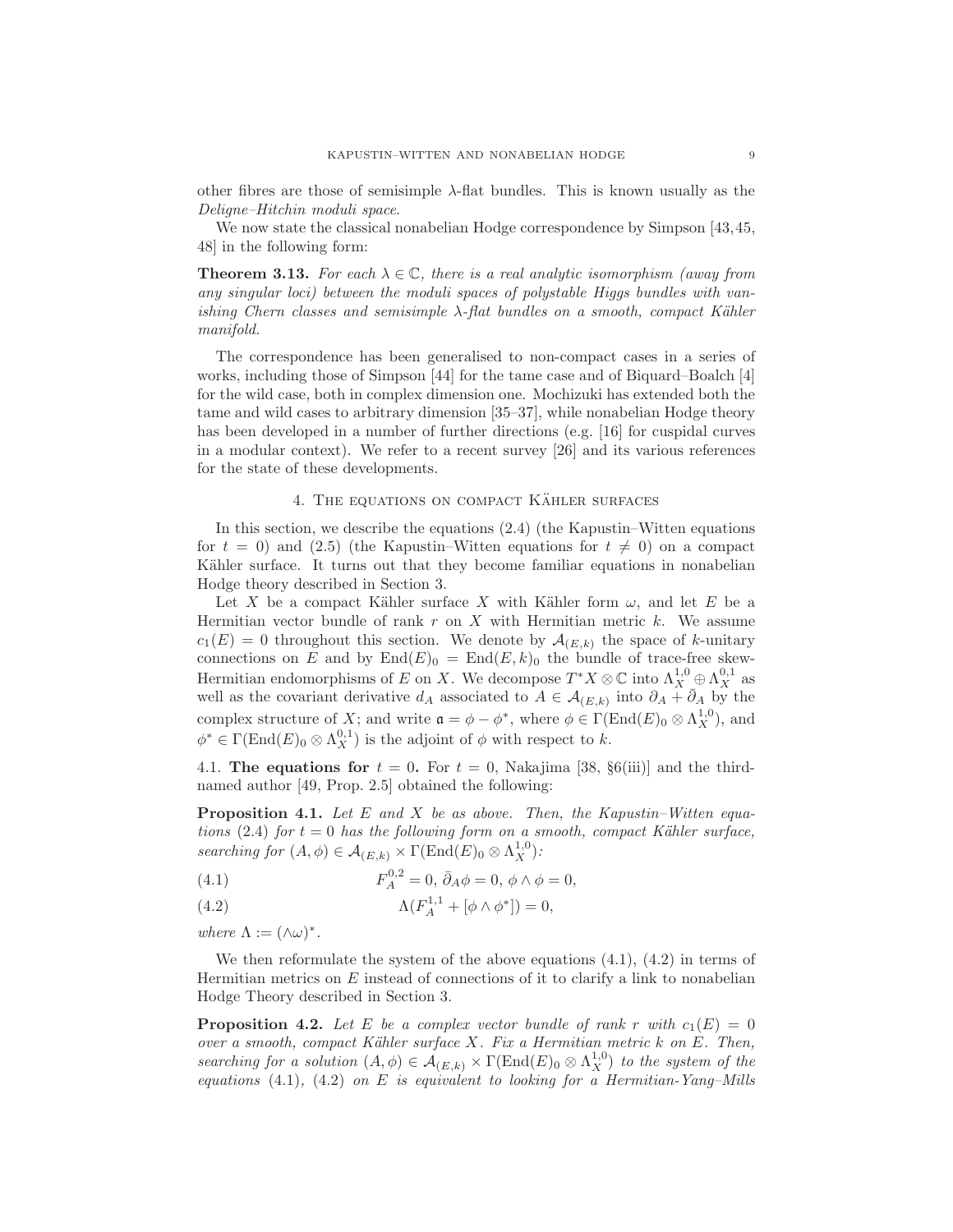*metric on a Higgs bundle*  $(E, \bar{\partial}_E, \theta)$  *with*  $tr \theta = 0$  *on X. This correspondence is one-to-one up to gauge transformations.*

*Proof.* The proof here is similar to that by Bradlow for the vortex equations in [7, §3] and uses some results therein (see also [32, Chap.VI]). First, if  $(A, \phi) \in$  $\mathcal{A}_{(E,k)} \times \Gamma(\text{End}(E)_0 \otimes \Lambda_X^{1,0})$  is a solution to the equation (4.1), we are given a connection A on E with  $F_A^{0,2} = 0$ , namely, we have a holomorphic structure  $\bar{\partial}_A$ defined by A on E. In addition, we have  $\phi \in \Gamma(\text{End}(E)_0 \otimes \Lambda_X^{1,0})$  with  $\bar{\partial}_A \phi = 0$  and  $\phi \wedge \phi = 0$ . Therefore,  $(E, \bar{\partial}_A, \phi)$  defines a Higgs bundle with  $tr \phi = 0$  on X. Then, the equation  $(4.2)$  implies that k gives a unique Hermtian-Yang–Mills metric on the Higgs bundle  $(E, \bar{\partial}_A, \phi)$ , since A is the unique k-unitary connection compatible with the holomorphic structure  $\partial_A$  in this case.

Conversely, suppose that we are given a Higgs bundle  $(E, \bar{\partial}_E, \theta)$  with holomorphic structure  $\bar{\partial}_E$  and Higgs field  $\theta$  with tr  $\theta = 0$ . We consider a Hermitian metric h on  $E$ , which is not necessarily the same as  $k$  that we fixed at the beginning. Then, there exists a positive and self-adjoint endomorphism of  $E$  with respect to  $k$ , we denote it by H, satisfying  $h = kH$ . This H decomposes uniquely as  $H = g^*g$ , where g is a complex gauge transformation. Define a holomorphic structure  $\partial_{E,k}$  :=  $g(\bar{\partial}_E) = g\bar{\partial}_E g^{-1}$  on E and a section  $\phi := g(\theta) = g\theta g^{-1} \in \Gamma(\text{End}(E)_0 \otimes \Lambda_X^{1,0})$  by the gauge transformation. Then, the tuple  $(E, \bar{\partial}_{E,k}, \phi)$  is a Higgs bundle on X, namely,  $\bar{\partial}_{E,k}\phi = 0$ ,  $\phi \wedge \phi = 0$ . We now consider a unique k-unitary connection  $A := D^1_{\bar{\partial}_{E,k},k} = \bar{\partial}_{E,k} + \partial_{E,k}$  compatible with  $\bar{\partial}_{E,k}$  and with  $(1,0)$ -connection  $\partial_{E,k}$ . We obviously have  $F_A^{0,2} = 0$ . It is also straightforward to see that  $F_A^{1,1} = gF_h^{1,1}g^{-1}$ , where  $F_h^{1,1}$  is the (1, 1)-part of the curvature  $F_h$  of the h-unitary connection  $D_{\bar{\partial}_E,h}^1$ compatible with  $\bar{\partial}_E$ , and  $[\phi \wedge \phi^*] = g[\theta \wedge \theta^{*,h}]g^{-1}$  (cf. [7, Lem.3.4]), namely, we have  $\Lambda(F_A^{1,1} + [\phi \wedge \phi^*]) = g(\Lambda(F_h^{1,1} + [\theta \wedge \theta^{*,h}]))g^{-1}$ . Hence,  $(A, \phi)$  satisfies the equations  $(4.1)$ ,  $(4.2)$  if and only if h is a Hermitian-Yang–Mills metric on the Higgs bundle  $(E, \partial_E, \theta)$ . This construction obviously gives the inverse to the other one at the top of the proof up to gauge transformations.

Note that Simpson [42] proves that a Hermitian-Yang–Mills metric on a Higgs bundle exists if and only if the Higgs bundle is polystable in the sense of Definition 3.1 as mentioned also in Section 3.1.

4.2. The equations for  $t \neq 0$ . We first remark that it is straightforward to see that Theorem 2.2 holds for  $G = U(r)$  with  $c_1(P) = c_2(P) = 0$ . Then, for  $t \in \mathbb{R} \setminus \{0\}$ , we obtain the following:

Proposition 4.3. *Let* E *be a Hermitian vector bundle of rank* r *over a smooth, compact Kähler surface X. Suppose that*  $c_1(E) = c_2(E) = 0$ *. Then, the Kapustin– Witten equations* (2.5) *for*  $t \neq 0$  *on* X *reduces to the following equations for*  $(A, \phi) \in$  $\mathcal{A}_{(E,k)} \times \Gamma(\mathrm{End}\,(E)_0 \otimes \Lambda^{1,0}_X)$ :

(4.3) 
$$
F_A^{0,2} = 0, \ \bar{\partial}_A \phi = 0, \ \phi \wedge \phi = 0,
$$

(4.4) 
$$
F_A^{1,1} + [\phi \wedge \phi^*] = 0, \ \partial_A \phi = 0.
$$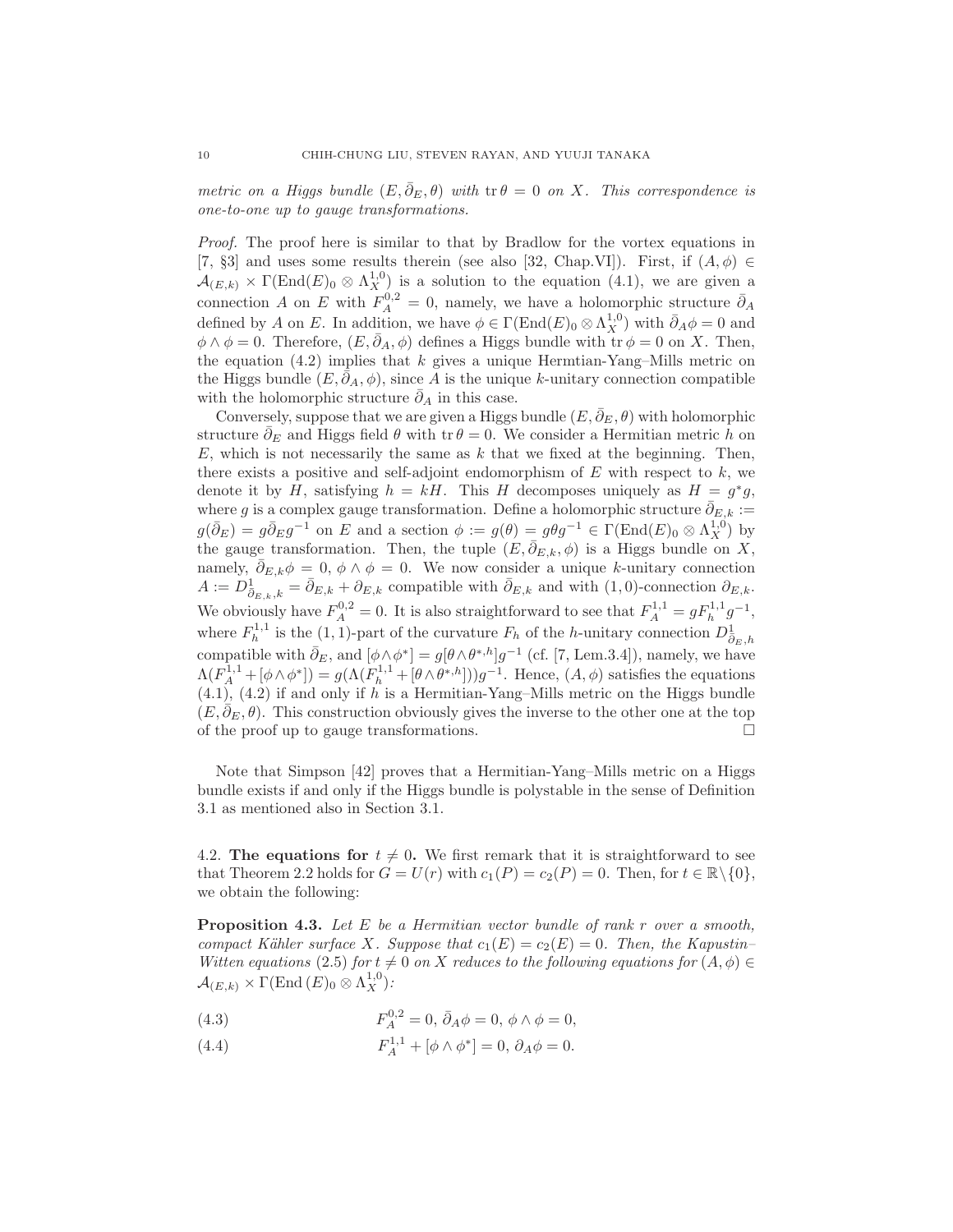*Proof.* We utilise a method by Nakajima [38, §6(iii)]. Recall first that the following Bochner–Weitzenböck formula for  $\mathfrak{a} \in \Gamma(\text{ad}(P) \otimes \Lambda^1_X)$ :

(4.5) 
$$
d_A d_A^* \mathfrak{a} + d_A^* d_A \mathfrak{a} = \nabla_A^* \nabla_A \mathfrak{a} + \text{Ric} \circ \mathfrak{a} + [F_A, \mathfrak{a}],
$$

where Ric denotes the Ricci transformation of the underlying Riemannian metric of X (see e.g. Bourguignon–Lawson [6, Theorem 3.2] for more details). By taking the  $L^2$ -inner product of the identity  $(4.5)$  with  $\mathfrak{a}$ , we obtain

(4.6) 
$$
\int_X |d_A^* \mathfrak{a}|^2 + \int_X |d_A \mathfrak{a}|^2 + \frac{1}{2} \int_X |F_A - [\mathfrak{a} \wedge \mathfrak{a}]|^2
$$

$$
= \int_X |\nabla_A \mathfrak{a}|^2 + \frac{1}{2} \int_X |F_A|^2 + \frac{1}{2} \int_X |[\mathfrak{a} \wedge \mathfrak{a}]|^2 + \int_X s |\mathfrak{a}|^2,
$$

where s is the scalar curvature of the underlying Riemannian metric on  $X$ .

Abusing the notation, we denote  $i\phi + i\phi^*$  by ia on a compact Kähler surface X. Observed that the left hand side of  $(4.6)$  is zero, if  $(A, \mathfrak{a})$  is a solution to  $(2.5)$ . On the other hand, the right hand side of  $(4.6)$  is unchanged by replacing a by ia. Hence, if  $(A, \mathfrak{a})$  is a solution to (2.5), so does  $(A, i\mathfrak{a})$ . In other words, if  $(A, \phi)$  is a solution to  $(2.5)$ , so does  $(A, i\phi)$ .

The (2,0)-part of the first equation in (2.5), namely,  $F_A - [\mathfrak{a}, \mathfrak{a}] = 0$ , reads  $F_A^{2,0}$  –  $\phi \wedge \phi = 0$ . Since  $(A, \phi)$  and  $(A, i\phi)$  are solutions to the equation simultaneously, we obtain  $F_A^{2,0} = 0$  and  $\phi \wedge \phi = 0$ . From the same argument for the  $(0, 2)$ -part of the first equation in (2.5), we obtain  $F_A^{0,2} = 0$  and  $\phi^* \wedge \phi^* = 0$ . We obviously obtain  $F_A^{1,1} + [\phi \wedge \phi^*] = 0$  from the (1, 1)-part of the first equation in (2.5).

In addition, from the (2,0) and (0,2)-parts of the equation  $d_A \mathfrak{a} = 0$ , we obtain  $\partial_A \phi = \bar{\partial}_A \phi^* = 0$ . Since  $d_A(i\mathfrak{a}) = 0$ , we obtain  $\bar{\partial}_A \phi + \partial \phi^* = 0$ . From this with the (1, 1) part of the original  $d_A \mathfrak{a} = 0$ , namely,  $\bar{\partial}_A \phi - \partial \phi^* = 0$ , we obtain  $\bar{\partial}_A \phi = 0$ .

For the opposite direction, since  $d_A^* \mathfrak{a} = \Lambda(\bar{\partial}_A \phi + \partial_A \phi^*)$  via the Kähler identities (see [49, §2.2]), it is automatic to obtain  $d_A^* \mathfrak{a} = 0$ .

We then reformulate the system of the above equations (4.3), (4.4) in terms of Hermitian metrics on E as before.

Proposition 4.4. *Let* E *be a complex vector bundle of rank* r *with over a smooth, compact Kähler surface* X*.* Suppose  $c_1(E) = c_2(E) = 0$ *. Fix a Hermitian metric* k *on* E. Then, searching for a solution  $(A, \phi) \in \mathcal{A}_{(E,k)} \times \Gamma(\text{End}(E)_0 \otimes \Lambda_X^{1,0})$  to the sys*tem of the equations* (4.3)*,* (4.4) *on* E *is equivalent to looking for a pluri-harmonic metric on a Higgs bundle*  $(E, \partial_E, \theta)$  *with* tr  $\theta = 0$  *on X. This correspondence is one-to-one up to gauge transformations.*

*Proof.* The proof here goes along the same line with that of Proposition 4.2. If  $(A, \phi) \in \mathcal{A}_{(E,k)} \times \Gamma(\text{End}(E)_0 \otimes \Lambda_X^{1,0})$  is a solution to the equations  $(4.3)$ , we are given a Higgs bundle  $(E, \bar{\partial}_A, \phi)$  with tr  $\phi = 0$  as before. Then, (4.4) claims that k is a pluri-harmonic metric on the Higgs bundle  $(E, \bar{\partial}_A, \phi)$ .

Conversely, start with a Higgs bundle  $(E, \bar{\partial}_E, \theta)$  with holomorphic structure  $\bar{\partial}_E$ and Higgs field  $\theta$ . We consider a Hermitian metric h on E, which need not be the same as the fixed Hermitian metric  $k$  at the beginning. Then, we have a positive and self-adjoint endomorphism H of E with respect to k, which satisfies  $h = kH$ . We decompose this H as  $H = g^*g$ , where g is a complex gauge transformation. Define a holomorphic structure  $\bar{\partial}_{E,k} := g(\bar{\partial}_E) = g\bar{\partial}_E g^{-1}$  on E and a section  $\phi :=$  $g(\theta) = g\theta g^{-1} \in \Gamma(\text{End}(E)_0 \otimes \Lambda_X^{1,0})$  by the gauge transformation. Then, the tuple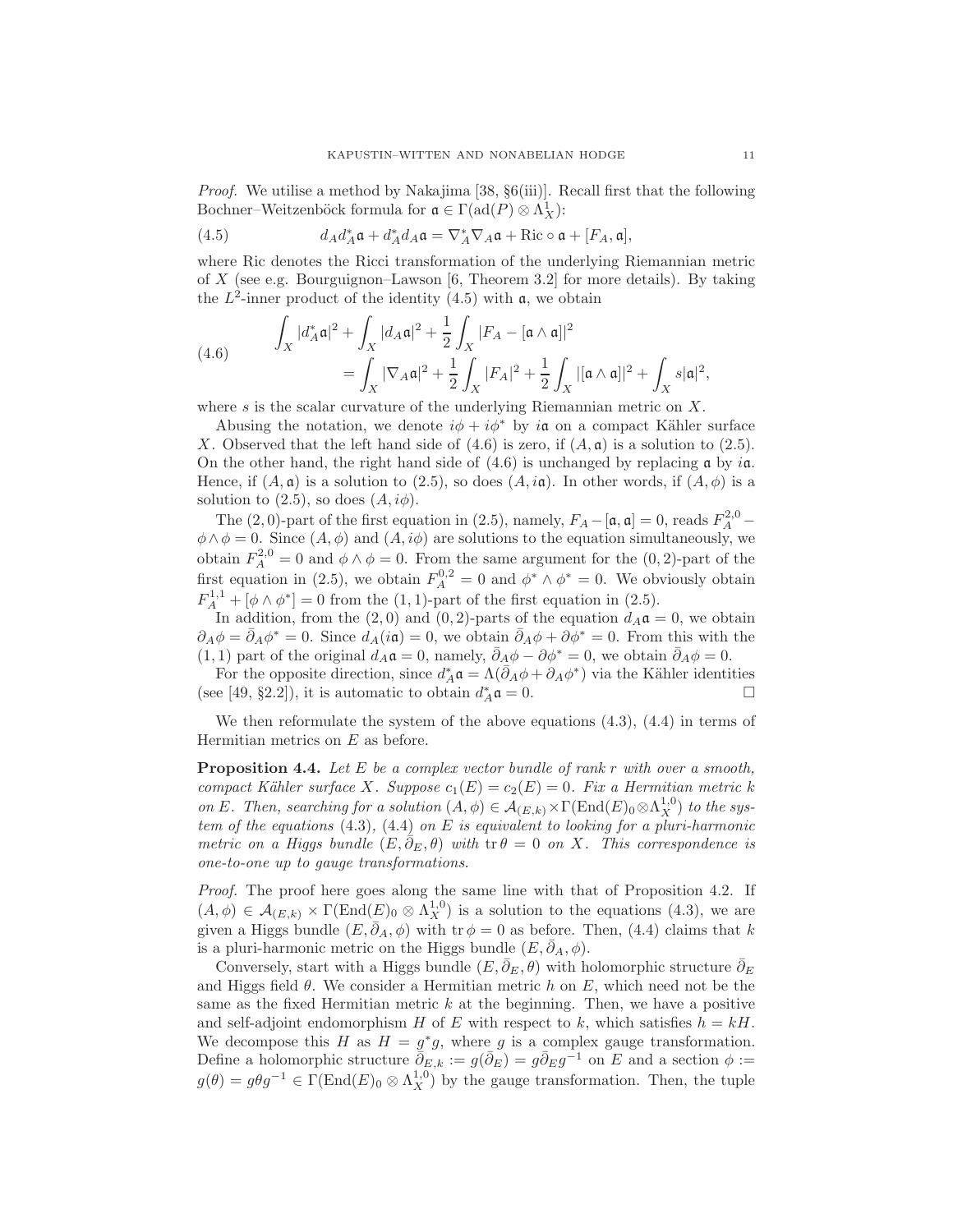$(E, \bar{\partial}_{E,k}, \phi)$  is a Higgs bundle on X, that is,  $\bar{\partial}_{E,k}\phi = 0$ ,  $\phi \wedge \phi = 0$ . Let us then consider a unique k-unitary connection  $A := D^1_{\bar{\partial}_{E,k},k} = \bar{\partial}_{E,k} + \partial_{E,k}$  compatible with  $\bar{\partial}_{E,k}$  and with (1,0)-connection  $\partial_{E,k}$  as before.

On the other hand, we have a unique h-unitary connection  $D^1_{\bar{\partial}_E,h}$  compatible with  $\bar{\partial}_E$  and with (1,0)-connection  $\partial_{E,h}$ . Let us then consider  $\mathbb{D}_h^1 := D^1_{\bar{\partial}_E,h} + \theta + \theta^{*,h}$ . This  $\mathbb{D}^1_h$  is a connection which is compatible with the metric h. Since  $(E, \bar{\partial}_E, \theta)$  is a Higgs bundle on X, we have  $\mathbb{D}_{h}^{1} \circ \mathbb{D}_{h}^{1} = F_{\bar{\partial}_{E},h}^{1,1} + [\theta, \theta^{*,h}] + \partial_{E,h}\theta + \bar{\partial}_{E}\theta^{*,h}$ , where  $F_h^{1,1}$  is the (1, 1)-part of the curvature  $F_h$  of  $D^1_{\bar{\partial}_E,h}$ . Then, it is just clear that  $(A, \phi)$  satisfies the equations (4.3), (4.4) if and only if  $\mathbb{D}_h^1 \circ \mathbb{D}_h^1$  vanishes, namely, h is a pluri-harmonic metric on the Higgs bundle  $(E, \bar{\partial}_E, \theta)$ , since  $F_A^{1,1} + [\phi \wedge \phi^*] =$  $g(F_h^{1,1} + [\theta \wedge \theta^{*,h}])g^{-1}, \ \partial_{E,k}\phi = g(\partial_{E,h}\theta)g^{-1}, \text{ and } \bar{\partial}_{E,k}\phi^{*,k} = g(\bar{\partial}_E\theta^{*,h})g^{-1} \text{ (cf. [7,$ Lem.3.4]). This construction certainly gives the inverse to the other up to gauge transformations.

A pluri-harmonic metric on a Higgs bundle is a Hermitian metric which determines the flat  $\lambda$ -connection at  $\lambda = 1$ , as described in Section 3. Hence, it is natural to think of the moduli space of solutions to the  $t \neq 0$  Kapustin–Witten equations  $(4.3)$ ,  $(4.4)$  on a compact Kähler surface as that of semisimple flat bundles. Furthermore, by the nonabelian Hodge correspondence described in Section 3, we obtain the following:

Theorem 4.5. *Let* X *be a smooth, compact K¨ahler surface* X*, and let* E *be a Hermitian vector bundle on* X *with*  $c_1(E) = c_2(E) = 0$ *. Then the moduli space of solutions to the*  $t = 0$  *Kapustin–Witten equations* (4.1)*,* (4.2) *on* E *over* X *is real-analytically isomorphic (away from any singular loci) to the moduli space of solutions to the*  $t \neq 0$  *Kapustin–Witten equations* (4.3)*,* (4.4) *on E over X*.

This observation may motivate the study of the  $P = W$  phenomenon developed for the nonabelian Hodge theory of curves by de Cataldo–Hausel–Migliorini [8] and others to the complex projective surface case. The  $P = W$  conjecture posits that two different filtrations on the cohomologies of the moduli spaces coincide — the theorem above may connect the phenomenon to the the topology of moduli spaces in the complex projective surface case and furthermore to their interpretation in terms of super Yang–Mills theory in physics. The relationship between opers and nonabelian Hodge-theoretic deformations, as per Dumitrescu–Fredrickson–Kydonakis– Mazzeo–Mulase–Neitzke [14], might also be discussed now in a higher-dimensional context.

# 5. The expected dimensions of the moduli spaces on closed four-manifolds

In the previous section, we saw the moduli spaces of solutions to the Kapustin– Witten equations  $(2.1)$ – $(2.3)$  at different values of t are real-analytically isomorphic away from singular loci on a smooth, compact Kähler surface. A natural question to ask then is that to what extent of generality this might hold. In this section, we prove that the expected dimensions of the moduli spaces of solutions to the  $t = 0$  Kapustin–Witten equations (2.4) and  $t \neq 0$  Kapustin–Witten equations (2.5) coincide on a smooth, closed four-manifold.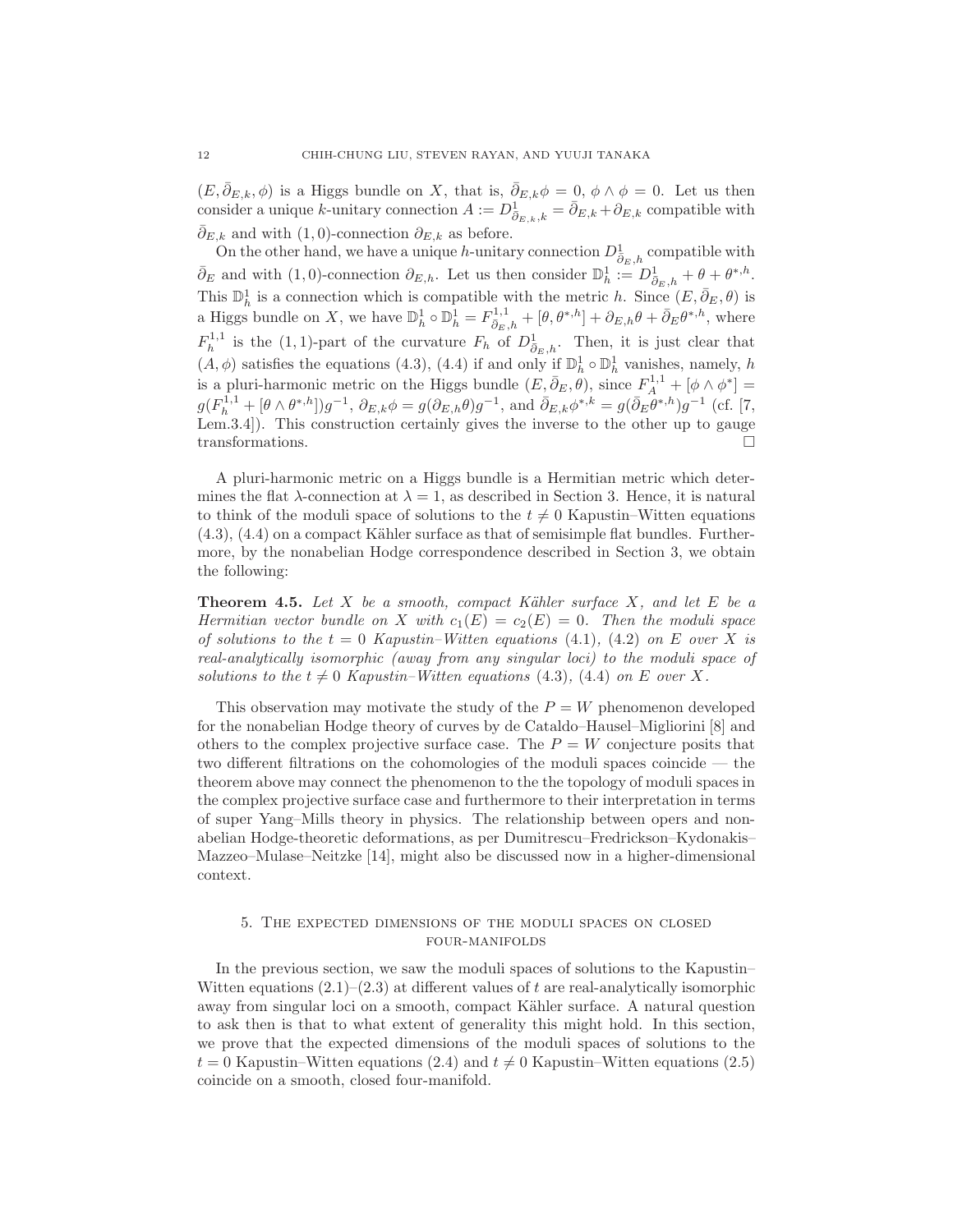The expected dimension is the dimension of the moduli space when it is smooth and unobstructed. This can be computed by considering Atiyah–Hitchin–Singer type deformation complex, which is formed from the system of linearised equations in each problem, and they are elliptic if the problem is well-posed. Then, the expected dimension is given by −1 times the index of the complex, since the Zariski tangent space of the moduli space is identified with the first cohomology of the complex.

To set the stage for this, let X be a closed, oriented, smooth four-manifold, and let  $P \to X$  be a principal G-bundle over X, where G is a compact Lie group. We write  $\Lambda_X^p := \Lambda^p T^* X$ , for  $p = 0, \ldots, 4$ . We denote by  $\Lambda_X^{\pm}$  the self-dual part and the anti-self-dual part of  $\Lambda_X^2$  respectively, and by  $\pi^{\pm} : \Gamma(\text{ad}(P) \otimes \Lambda^2) \to \Gamma(\text{ad}(P) \otimes \Lambda^{\pm})$ the projections. We define  $d_A^{\pm} := \pi^{\pm} \circ d_A$ .

5.1. The  $t = 0$  case. For  $t = 0$ , the linearisation of the system of the equation (2.4) with gauge fixing fits into to the following Atiyah–Hitchin–Singer type complex:

$$
(5.1) \qquad 0 \longrightarrow \Gamma(\text{ad}(P) \otimes \Lambda_X^0) \xrightarrow{(d_A, [\mathfrak{a}, ])} \Gamma(\text{ad}(P) \otimes (\Lambda_X^1 \oplus \Lambda_X^1))
$$

$$
\xrightarrow{D_{A, t=0}} \Gamma(\text{ad}(P) \otimes \Lambda_X^+) \times \Gamma(\text{ad}(P) \otimes (\Lambda_X^- \oplus \Lambda_X^0)) \longrightarrow 0,
$$

where  $D_{A,t=0}(a,\alpha) := (d_A^+ a + [\mathfrak{a} \wedge \alpha]^+ + [\alpha \wedge \mathfrak{a}]^+, (d_A^- \alpha, d_A^* \alpha))$  for  $(a, \alpha) \in \Gamma(\text{ad}(P) \otimes$  $(\Lambda_X^1 \oplus \Lambda_X^1)$ . This is a complex if  $(A, \mathfrak{a})$  satisfies  $(2.4)$ , and it is elliptic.

Recall that we denote by  $k(G)$  the integer, which is equal to  $c_2(P \otimes \mathbb{C})[X]$  if G is  $SU(2)$ ; and  $-\frac{1}{4}p_1(P)[X]$  if G is  $SO(3)$ .

Theorem 5.1. *If the structure group* G *of* P *is one of* SU(2) *or* SO(3)*, then the index of the elliptic complex* (5.1) *is given by*  $-16k(G) + 3\chi(X)$ *, where*  $\chi(X)$  *is the Euler number of X, namely,*  $\chi(X) = \sum_{i=0}^{4} (-1)^{i} b^{i}(X)$ *.* 

*Proof.* We ignore the zero-th order terms in  $(5.1)$ , since the index only depends upon the symbol of the complex. Namely, we consider the following elliptic operator for the calculation of the index:

$$
(5.2) \quad L_{A,t=0} : \Gamma(\text{ad}(P) \otimes (\Lambda_X^1 \oplus \Lambda_X^1)) \longrightarrow \Gamma(\text{ad}(P) \otimes (\Lambda_X^+ \oplus \Lambda_X^- \oplus \Lambda_X^0 \oplus \Lambda_X^0)),
$$

which is defined as  $L_{A,t=0}(A,\alpha) := (d_A^+a, d_A^-a, d_A^*a, d_A^*a)$  for  $(A,\alpha) \in \Gamma(\text{ad}(P) \otimes$  $(\Lambda_X^1 \oplus \Lambda_X^1)).$ 

The operator (5.2) decomposes into the following two elliptic operators:

(5.3) 
$$
L^+:\Gamma(\mathrm{ad}(P)\otimes\Lambda_X^1)\xrightarrow{(d_A^+,d_A^*)}\Gamma(\mathrm{ad}(P)\otimes(\Lambda_X^+\oplus\Lambda_X^0)),
$$

(5.4) 
$$
L^{-}:\Gamma(\text{ad}(P)\otimes\Lambda_X^1)\xrightarrow{(d_A^-,d_A^*)}\Gamma(\text{ad}(P)\otimes(\Lambda_X^+\oplus\Lambda_X^0)),
$$

These are familiar operators in gauge theory, and the indices are given by  $8k(G)$  −  $3(1-b^1+b^+)$  and  $8k(G)-3(1-b^1+b^-)$  respectively (see e.g. Atiyah–Hitchin– Singer [1, §6], Donaldson–Kronheimer [13, §4.2]), where  $b^+$  and  $b^-$  is the dimension of maximal positive and negative definite subspaces of the intersection form on  $H_2(X,\mathbb{Z})$  respectively. Since the elliptic operator (5.2) is the direct sum of the elliptic operators (5.3) and (5.4), the index of (5.2) is given by  $16k(G) - 3(2-2b<sup>1</sup> +$  $b^2$ ). From the Poincaré duality, this equals to  $16k(G) - 3(1 - b^1 + b^2 - b^3 + b^4)$ , thus the assertion holds.  $\Box$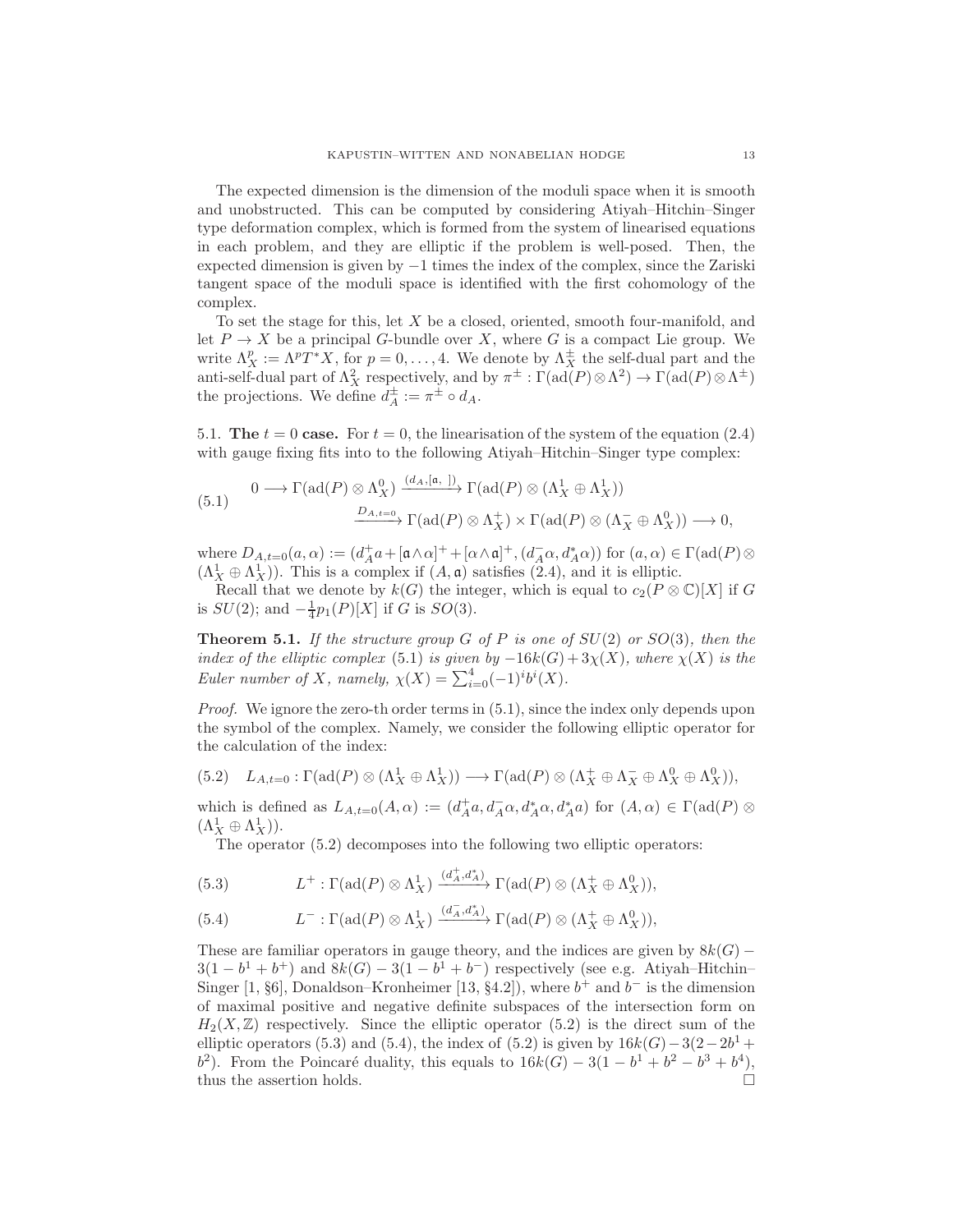5.2. The  $t \neq 0$  case. For  $t \in \mathbb{R} \setminus \{0\}$ , the linearisation of the system of the equation (2.5) with gauge fixing fits into to the following Atiyah–Hitchin–Singer type complex:

$$
(5.5) \quad 0 \longrightarrow \Gamma(\text{ad}(P) \otimes \Lambda_X^0) \xrightarrow{(d_A, [\mathfrak{a}, ])} \Gamma(\text{ad}(P) \otimes (\Lambda_X^1 \oplus \Lambda_X^1))
$$

$$
\xrightarrow{D_{A, t \neq 0}} \Gamma(\text{ad}(P) \otimes (\Lambda_X^2 \oplus \Lambda_X^0)) \longrightarrow 0,
$$

where  $D_{A,t\neq0}(a,\alpha) := (d_A a + d_A a + [\mathfrak{a} \wedge \alpha] + [\alpha \wedge \mathfrak{a}], d_A^* \alpha - *[\alpha \wedge * \mathfrak{a}])$  for  $(a,\alpha) \in$  $\Gamma(\text{ad}(P) \otimes (\Lambda_X^1 \oplus \Lambda_X^1))$ . This is a complex if  $(A, \mathfrak{a})$  satisfies  $(2.5)$ , and it is elliptic.

The following was obtained by Mazzeo–Witten [34, Propositon 4.1], they did it also for the case of four-manifolds with boundary. We give a proof of it here for the reader's convenience.

Theorem 5.2 (Mazzeo–Witten). *Consider a principal* G*-bundle over* X*, where* G *is*  $SU(2)$  *or*  $SO(3)$ *. Suppose that*  $k(G) = 0$ *. Then the index of the elliptic complex*  $(5.5)$  *is given by*  $3\chi(X)$ .

*Proof.* We ignore the zero-th order terms in (5.5) here as well. A trick here is to identify the second summand  $\Lambda_X^1$  in the second term of (5.5) with  $\Lambda_X^3$  and the second summand  $\Lambda_X^0$  in the third term of (5.5) with  $\Lambda_X^4$  by the Hodge star operator on X. Then by holding them into the odd degree part and the even degree part, the index calculation of (5.5) reduces to that of the following twisted de Rham operator:

$$
(5.6) \qquad L_{A,t\neq 0}:\Gamma(\mathrm{ad}(P)\otimes(\Lambda_X^1\oplus\Lambda_X^3))\longrightarrow \Gamma(\mathrm{ad}(P)\otimes(\Lambda_X^0\oplus\Lambda_X^2\oplus\Lambda_X^4)).
$$

This operator is defined by  $L_{A,t\neq0}(a,\alpha') := (d_A^*a, d_Aa + d_A^*\alpha', d_A\alpha')$  for  $(a,\alpha') \in$  $\Gamma(\text{ad}(P) \otimes (\Lambda_X^1 \oplus \Lambda_X^3))$ . The topological index of the elliptic operator (5.6) is given by

$$
-\frac{\mathrm{ch}(\mathrm{ad}(P)\otimes \mathbb{C})\,\mathrm{ch}(\sum_{i=0}^4(-1)^i\Lambda_{TX\otimes\mathbb{C}}^i)\,\mathrm{td}(TX\otimes\mathbb{C})}{e(TX)}[X],
$$

where  $ad(P)\otimes \mathbb{C} := P\times_{ad}(\mathfrak{g}\otimes \mathbb{C})$  (See e.g. Shanahan [41, I] for more details). From the assumption, we have  $\text{ch}(\text{ad}(P) \otimes \mathbb{C}) = \dim \mathfrak{g} = 3$ . In addition, the remaining  $\text{factor} - \frac{\text{ch}(\sum_{i=0}^4 (-1)^i \Lambda_{TX\otimes\mathbb{C}}^i) \text{td}(TX\otimes\mathbb{C})}{e(TX)}$  $\frac{N_{TX\otimes\mathbb{C}}\log(TX)}{e(TX)}$  is -1 times the toplogical index for the de Rham complex on  $\overline{X}$  (see [41, II.4]), hence it equals  $-1$  times the Euler number of X. Thus the assertion holds.  $\square$ 

We immediately obtain the following:

Corollary 5.3. *Consider a principal* G*-bundle over a closed, oriented, smooth four-manifold* X, where G is one of  $SU(2)$  or  $SO(3)$ . Assume that  $k(G) = 0$ . *Then the indices of* (5.1) *and* (5.5) *coincide. In other words, so do the expected dimensions of the moduli spaces of solutions to the Kapustin–Witten equations for*  $t = 0$  *and*  $t \neq 0$  *over* X.

# **ACKNOWLEDGEMENTS**

C.-C. L. was partially supported by Ministry of Science and Technology of Taiwan under grant number 109-2115-M-006-011. S. R. was partially supported by an NSERC Discovery Grant. Y. T. was partially supported by the Simons Collaboration on Special Holonomy in Geometry, Analysis and Physics and JSPS Grant-in-Aid for Scientific Research number JP16K05125 during the preparation of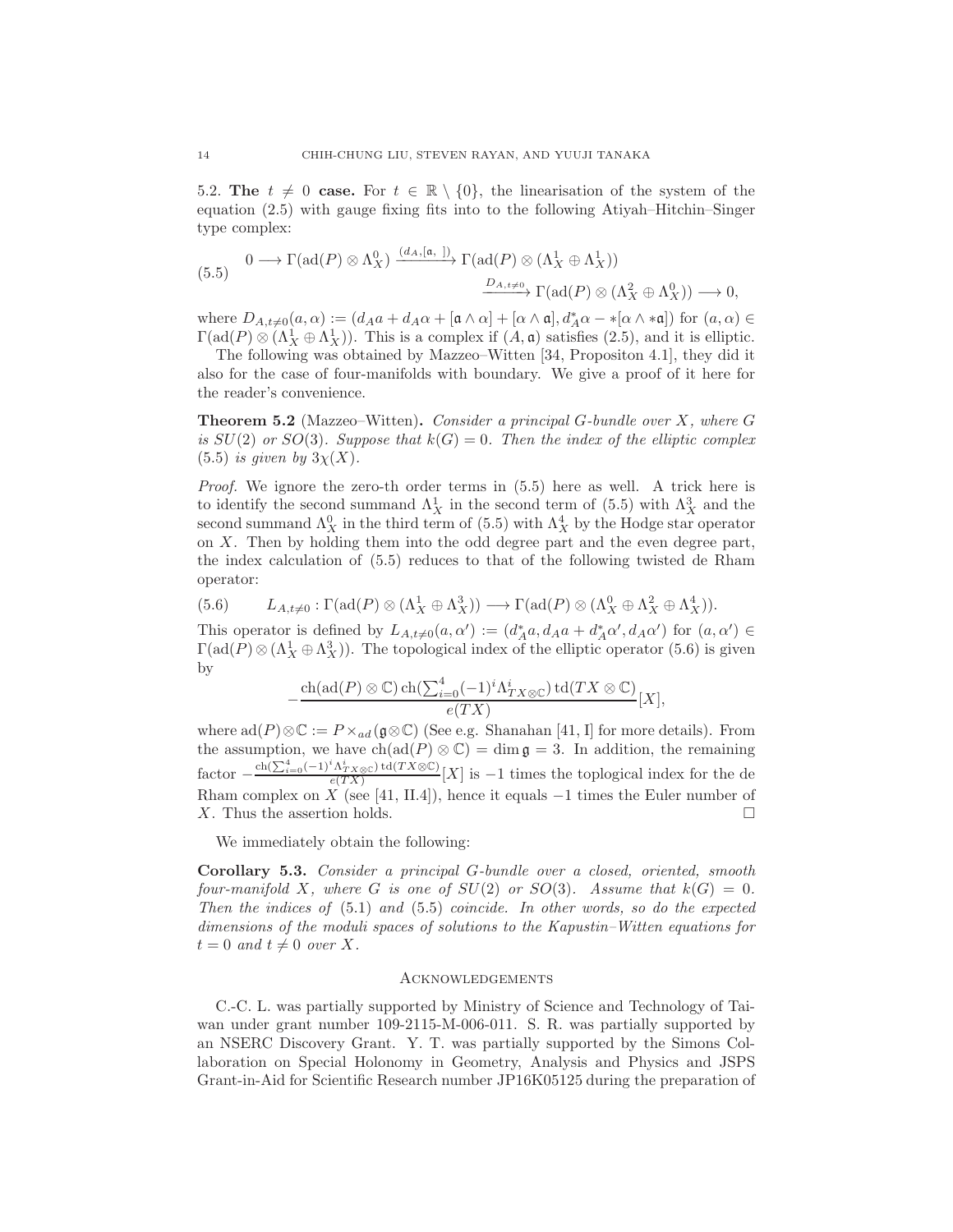this manuscript. The authors thank Christopher Beem, Laura Fredrickson, Sergei Gukov, Hiroshi Iritani, Rafe Mazzeo, Takuro Mochizuki, Akos Nagy, Hiraku Naka- ´ jima, and Sakura Schäfer-Nameki for helpful conversations. S. R. is grateful to Andrew Dancer and Frances Kirwan for their hospitality and enlightening discussions during a November 2018 visit to the Oxford Mathematical Institute, where the second- and third-named authors initiated this project. Y. T. is grateful to Hiraku Nakajima for the support and hospitality at Kavli IPMU in Autumn 2020. S. R. and Y. T. thank the Mathematisches Forschungsinstitut Oberwolfach (MFO) and the organizers of the May 2019 Workshop on Geometry and Physics of Higgs Bundles (Lara Anderson, Tam´as Hausel, Rafe Mazzeo, and Laura Schaposnik) for a stimulating environment in which some formative ideas related to this project were discussed.

#### **REFERENCES**

- [1] M. F. Atiyah, N. J. Hitchin, and I. M. Singer, Self-duality in four-dimensional Riemannian geometry, Proc. Roy. Soc. London Ser. A 362 (1978), 425–461.
- [2] D. Baraglia and L. P. Schaposnik, *Higgs bundles and*  $(A, B, A)$ -branes, Comm. Math. Phys. 331 (2014), 1271–1300. arXiv:1305.4638.
- [3] D. Baraglia and L. P Schaposnik, Real structures on moduli spaces of Higgs bundles, Adv. Theor. Math. Phys. 20 (2016), 525–551. arXiv:1309.1195.
- [4] O. Biquard and P. Boalch, Wild non-abelian Hodge theory on curves, Compos. Math. 140 (2004), 179–204. arXiv:math/0111098.
- [5] I. Biswas, O. García-Prada, and J. Hurtubise, *Higgs bundles, branes and Langlands duality*, Comm. Math. Phys. 365 (2019), 1005–1018. arXiv:1707.00392.
- [6] J-P. Bourguignon and H. B. Lawson, Jr., Stability and isolation phenomena for Yang–Mills fields, Comm. Math. Phys. 79 (1981), 189–230.
- [7] S. B. Bradlow, Vortices in holomorphic line bundles over closed Kähler manifolds, Comm. Math. Phys. 135 (1990), 1–17.
- [8] M. A. A. de Cataldo, T. Hausel, and L Migliorini, Topology of Hitchin systems and Hodge theory of character varieties: the case  $A_1$ , Ann. of Math. 175 (2012), 1329–1407. arXiv:1004.1420.
- [9] T. H. Chen and B. C. Ngô, On the Hitchin morphism for higher-dimensional varieties, Duke Math. J. 169 (2020), 1971–2004. arXiv:1905.04741.
- [10] K. Corlette, Flat G-bundles with canonical metrics, J. Differential Geom. 28 (1988), 361–382.
- [11] R. Donagi and T. Pantev, Langlands duality for Hitchin systems, Invent. Math. 189 (2012), 653–735. arXiv:math/0604617.
- [12] S. K. Donaldson, Twisted harmonic maps and the self-duality equations, Proc. London Math. Soc. 55 (1987), 127–131.
- [13] S. K. Donaldson and P.B. Kronheimer, The geometry of four-manifolds, Oxford Mathematical Monographs, Oxford University Press, 1990.
- [14] O. Dumitrescu, L. Fredrickson, G. Kydonakis, R. Mazzeo, M. Mulase, and A. Neitzke, Opers versus nonabelian Hodge, arXiv:1607.02172, 2016.
- [15] J. Eells, Jr. and J. H. Sampson, Harmonic mappings of Riemannian manifolds, Am. J. Math. 86 (1964) 109–160.
- [16] C. Franc and S. Rayan, Nonabelian Hodge theory and vector valued modular forms, 95–118, Contemp. Math. 753, Amer. Math. Soc., Providence, RI, 2020. arXiv:1812.06180.
- [17] E. Franco, P. Gothen, A. Oliveira, and A. Peón-Nieto, Unramified covers and branes on the Hitchin system. arXiv:1802.05237. 2018.
- [18] E. Franco, M. Jardim, and S. Marchesi, Branes in the moduli space of framed sheaves, Bull. Sci. Math. 141 (2017), 353–383. arXiv:1504.05883.
- [19] M. Gagliardo and K. Uhlenbeck, Geometric aspects of the Kapustin–Witten equations, J. Fixed Point Theory Appl. 11 (2012), 185–198. arXiv:1401.7366.
- [20] D. Gaiotto and E. Witten, Knot invariants from four-dimensional gauge theory, Adv. Theor. Math. Phys. 16 (2012), 935–1086. arXiv:1106.4789.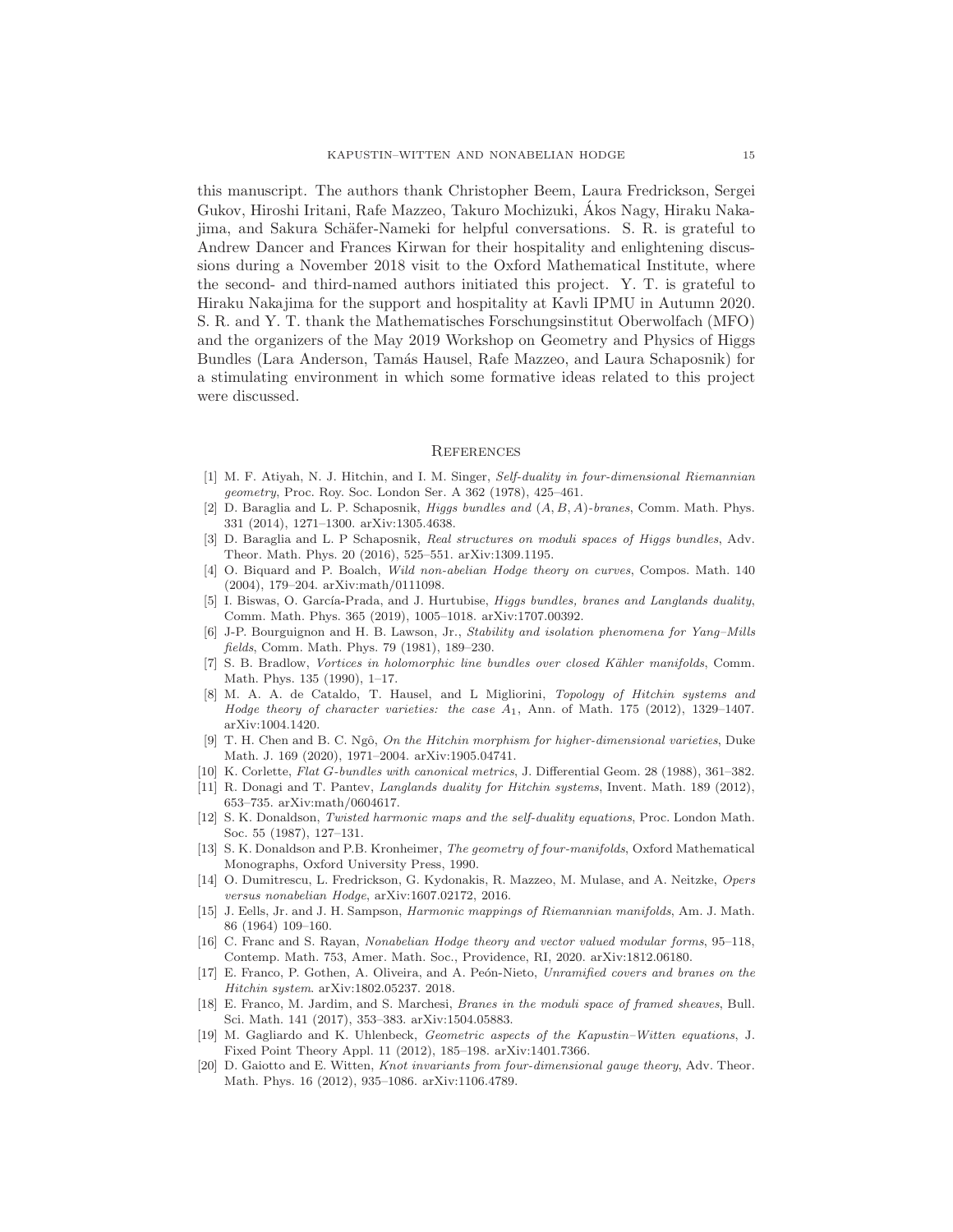- [21] A. García-Raboso and S. Rayan, *Introduction to nonabelian Hodge theory: flat connections*, Higgs bundles and complex variations of Hodge structure, "Calabi–Yau varieties: arithmetic, geometry and physics", Fields Institute Monograph 34 (2015), 131–171. arXiv:1406.1693.
- [22] S. Gukov and E. Witten, Gauge theory, ramification, and the geometric Langlands program, Current developments in mathematics, 2006, 35–180, Int. Press, Somerville, MA, 2008. arXiv:hep-th/0612073.
- [23] T. Hausel and M. Thaddeus, Mirror symmetry, Langlands duality, and the Hitchin system, Invent. Math. 153 (2003), 197–229. arXiv:math/0205236.
- [24] N. J. Hitchin, The self-duality equations on a Riemann surface, Proc. London Math. Soc. 55 (1987), 59–126.
- [25] N. Hitchin, Stable bundles and integrable systems. Duke Math. J. 54 (1987), 91–114.
- [26] P. Huang, Non-Abelian Hodge theory and related topics, SIGMA Symmetry Integrability Geom. Methods Appl. 16 (2020), 029, 34 pp. arXiv:1908.08348.
- [27] J. Jost and S-T. Yau, Harmonic maps and group representations, Differential geometry, 241– 259, Pitman Monogr. Surveys Pure Appl. Math., 52, Longman Sci. Tech., Harlow, 1991.
- [28] D. Joyce, An introduction to d-manifolds and derived differential geometry, pages 230–281 in L. Brambila-Paz et al., editors, Moduli spaces, L.M.S. Lecture Notes 411, Cambridge University Press, 2014. arXiv:1206.4207.
- [29] D. Joyce, D-manifolds and d-orbifolds: a theory of derived differential geometry, Preliminary version (2012) available at https://people.maths.ox.ac.uk/~joyce/dmanifolds.html.
- [30] D. Joyce, Y. Tanaka, and M. Upmeier, On orientations for gauge-theoretic moduli spaces, Adv. Math. 362 (2020), 106957. arXiv:1811.01096.
- [31] A. Kapustin and E. Witten, *Electric-magnetic duality and the geometric Langlands program*, Commun. Number Theory Phys. 1 (2007), 1–236. hep-th/0604151.
- [32] S. Kobayashi, Differential geometry of complex vector bundles, Publications of the Mathematical Society of Japan, 15. Kanô Memorial Lectures, 5. Princeton University Press, Princeton, NJ (1987).
- [33] F. Labourie, Existence d'applications harmoniques tordues à valeurs dans les variétés à courbure négative, Proc. Amer. Math. Soc. 111 (1991), 877-882.
- [34] R. Mazzeo and E. Witten, *The Nahm pole boundary condition*, in "The influence of Solomon" Lefschetz in geometry and topology", Contemp. Math., 621, Amer. Math. Soc., Providence, RI, (2014), 171–226. arXiv:1311.3167.
- [35] T. Mochizuki, Kobayashi–Hitchin correspondence for tame harmonic bundles and an appli $cation, Astérisque 309 (2006). arXiv:math/0411300.$
- [36] T. Mochizuki, Kobayashi–Hitchin correspondence for tame harmonic bundles. II, Geom. Topol. 13 (2009), 359–455. arXiv:math/0602266.
- [37] T. Mochizuki, Wild harmonic bundles and wild pure twistor D-modules, Astérisque 340 (2011). arXiv:0803.1344.
- [38] H. Nakajima, Towards a mathematical definition of Coulomb branches of 3-dimensional  $\mathcal{N} =$ 4 gauge theories, I. Adv. Theor. Math. Phys. 20 (2016), 595–669. arXiv:1503.03676.
- [39] T. Pantev, B. Toën, M. Vaquié, and G. Vezzosi, Shifted symplectic structures, Publ. Math. I.H.E.S. 117 (2013), 271–328. arXiv:1111.3209.
- [40] S. Rayan, and L. P. Schaposnik, Moduli spaces of generalized hyperpolygons. arXiv:2001.06911. 2020.
- [41] P. Shanahan, The Atiyah–Singer index theorem. An introduction, Lecture Notes in Math. 638, Springer, Berlin, 1978.
- [42] C. T. Simpson, Constructing variations of Hodge structure using Yang-Mills theory and applications to uniformization, J. Amer. Math. Soc. 1 (1988), 867–918.
- [43] C. T. Simpson, Nonabelian Hodge theory, Proceedings of the International Congress of Mathematicians, Vol. I (Kyoto, 1990), 747–756.
- [44] C. T. Simpson, Harmonic bundles on noncompact curves, J. Amer. Math. Soc. 3 (1990), 713–770.
- [45] C. T. Simpson, *Higgs bundles and local systems*, Inst. Hautes Études Sci. Publ. Math. 75 (1992), 5–95.
- [46] C. T. Simpson, Moduli of representations of the fundamental group of a smooth projective variety I, Inst. Hautes Études Sci. Publ. Math. No. 79,  $(1994)$ ,  $47-129$ .
- [47] C. T. Simpson, Moduli of representations of the fundamental group of a smooth projective variety II, Inst. Hautes Études Sci. Publ. Math. No. 80,  $(1994)$ , 5–79.